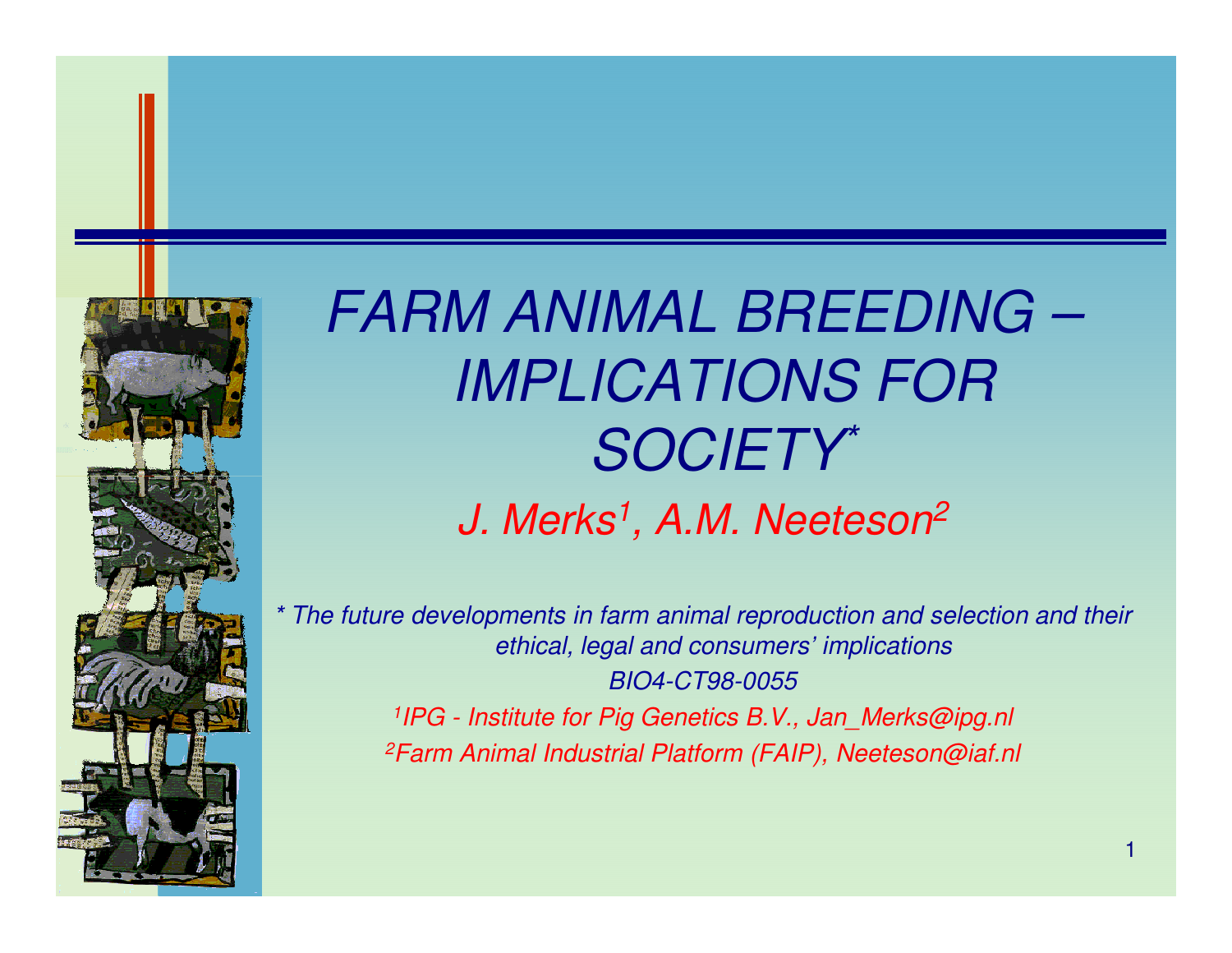

Breeding = reproduction and selection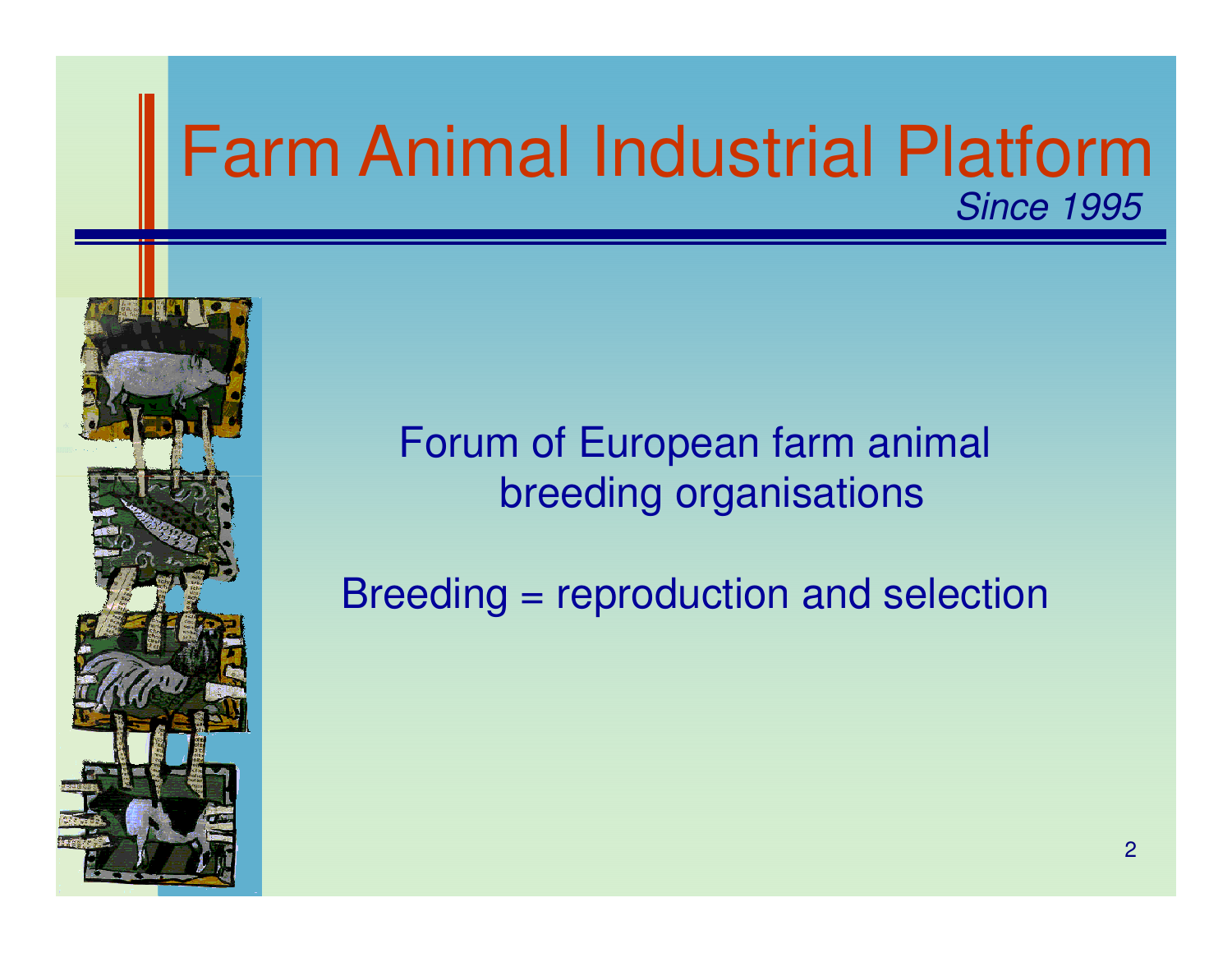

#### **Aims:**

- **European research & funding** 
	- Rasaarch diractions for industr *Research directions for industry*
- **Researchers industry** 
	- *Stimulate interaction & cooperation*
- Focal point
	- *Information European research funding & projects*
- Forum for farm animal industry
	- *Development & expression research related topics*
		- *patent directive*
		- *- transparency*
		- *dialogue society*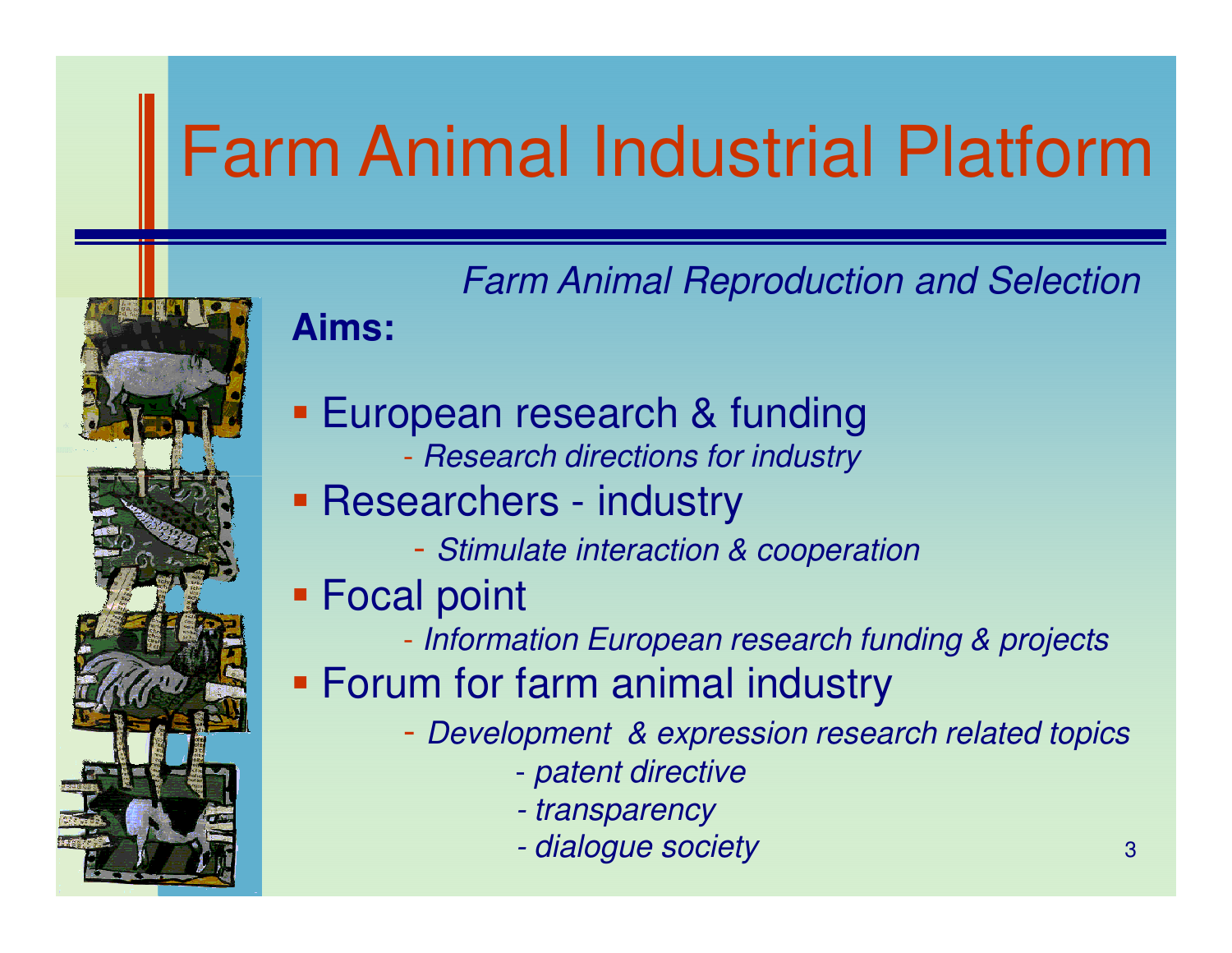

### **Members:**

European

Companies, co-operatives and umbrella organisations

**-Interest in farm animal reproduction and** selection & research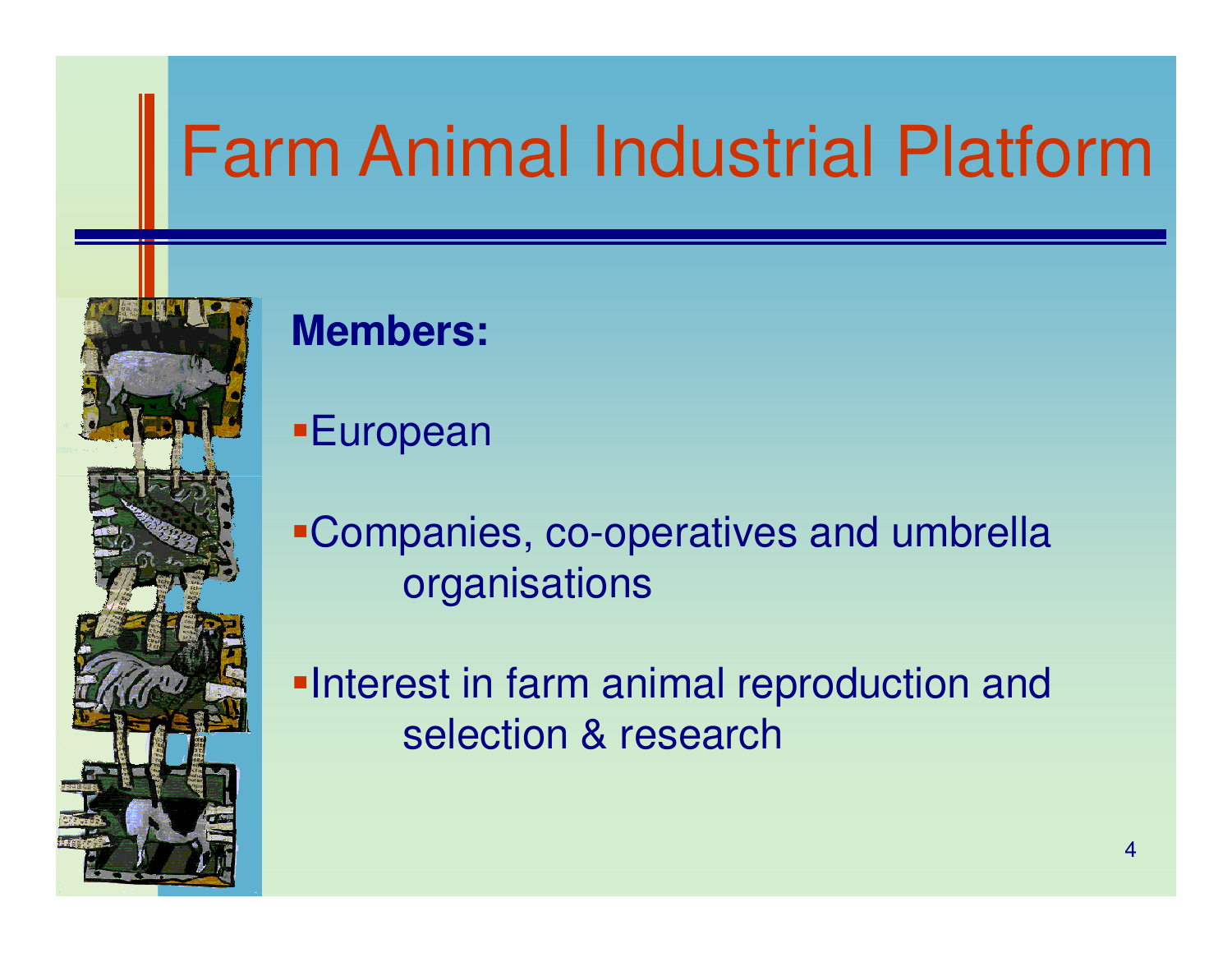

Explain breeding to societyDialogue with societyImprove knowledge

European project Farm Animal Breeding -Implications for Society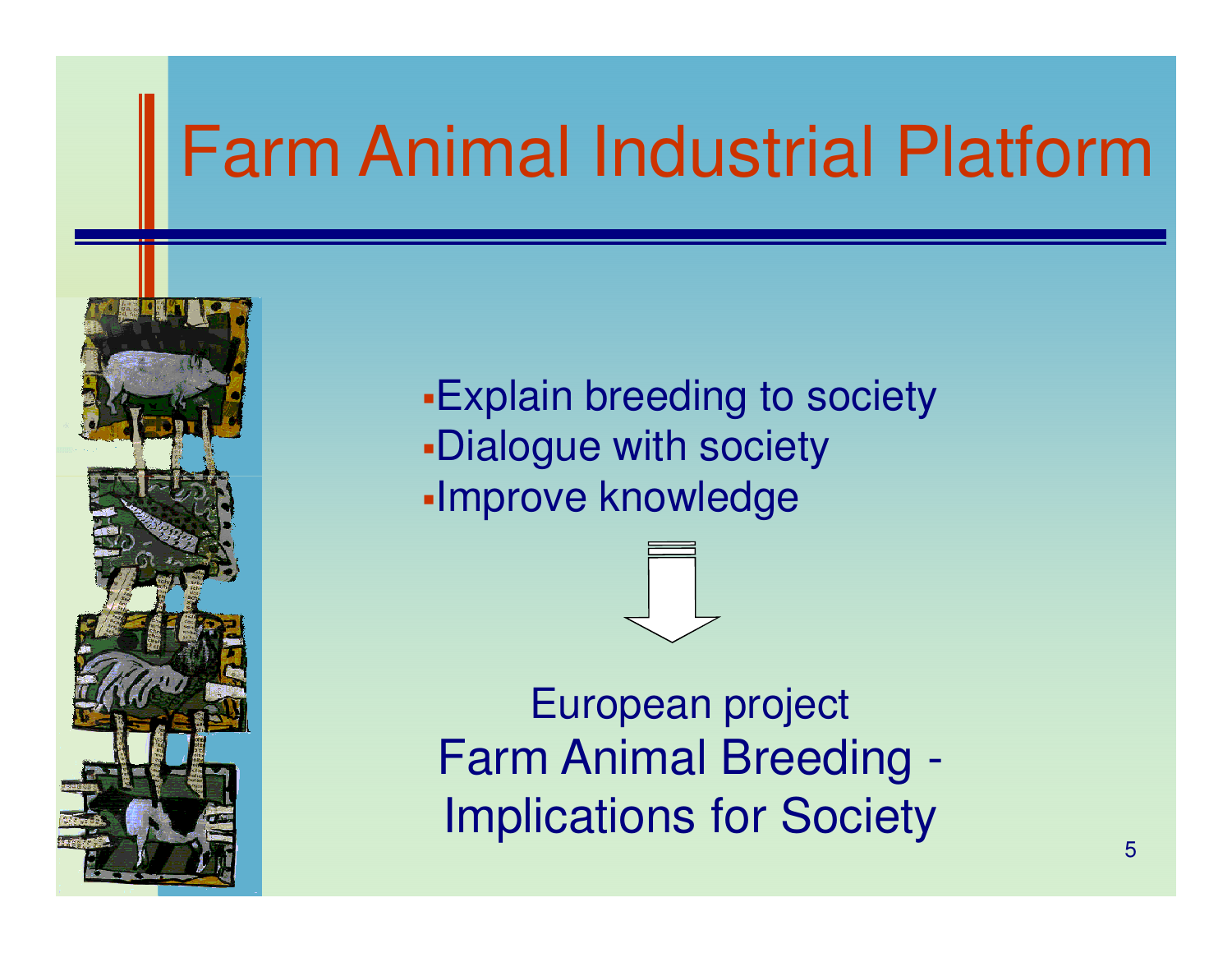## Farm Animal BreedingImplications for Society



## **GOAL:**

- **Picture farm animal breeding for society**
- **Picture ethical, consumer and legal** aspects for breeders
- Dialogue and discussion
- **Information for policy makers\***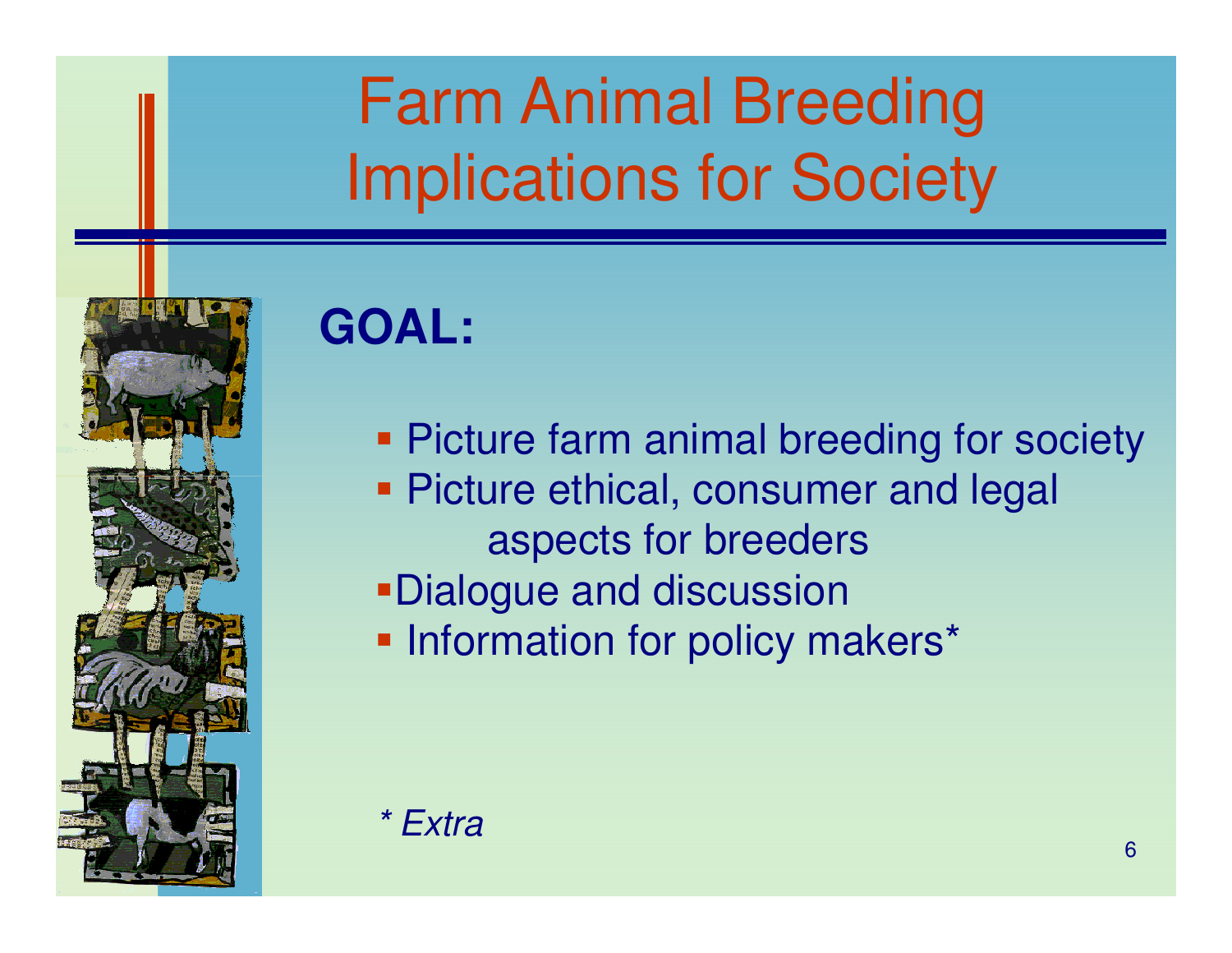

- •1997/1998: FAIP informal forum
- •• Institute for Pig Genetics acts as the legal entity for the project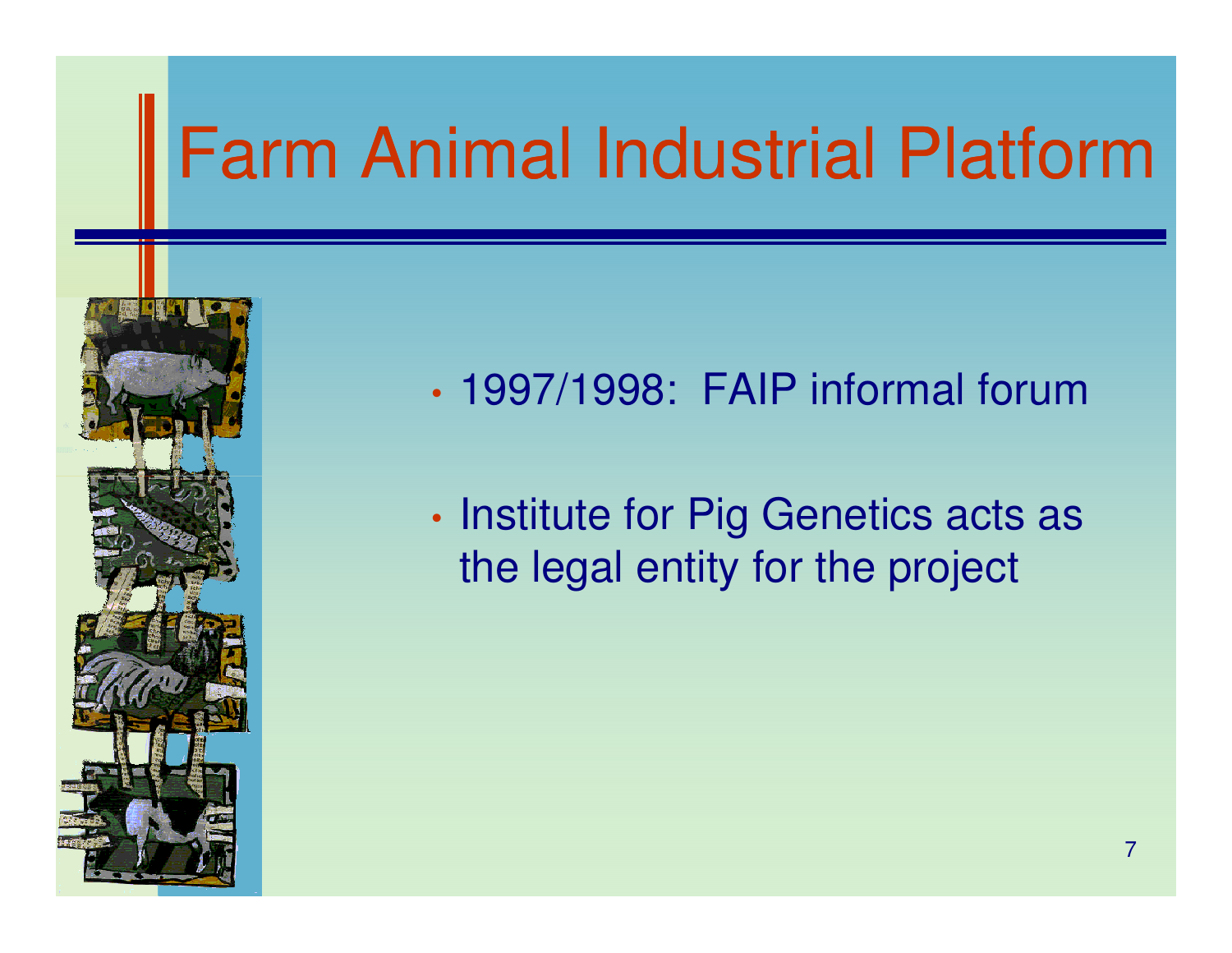## Farm Animal BreedingImplications for Society



### A. Breeding and reproduction:

- •FAIP/IPG - Merks, Neeteson
- • Zootechnical Institute University Milan $\mathcal{L}_{\mathcal{A}}$  -size  $\mathcal{L}_{\mathcal{A}}$  -size  $\mathcal{L}_{\mathcal{A}}$  -size  $\mathcal{L}_{\mathcal{A}}$ Bagnato, Finocchiaro
- B. Ethics:
	- •KVL Frederiksberg - Sandøe, Christiansen
- C. Law:
	- •University Paris I - Noiville, Labrusse-Riou
- D. Consumers:
	- •Consumer&Biotechnology - Van Genderen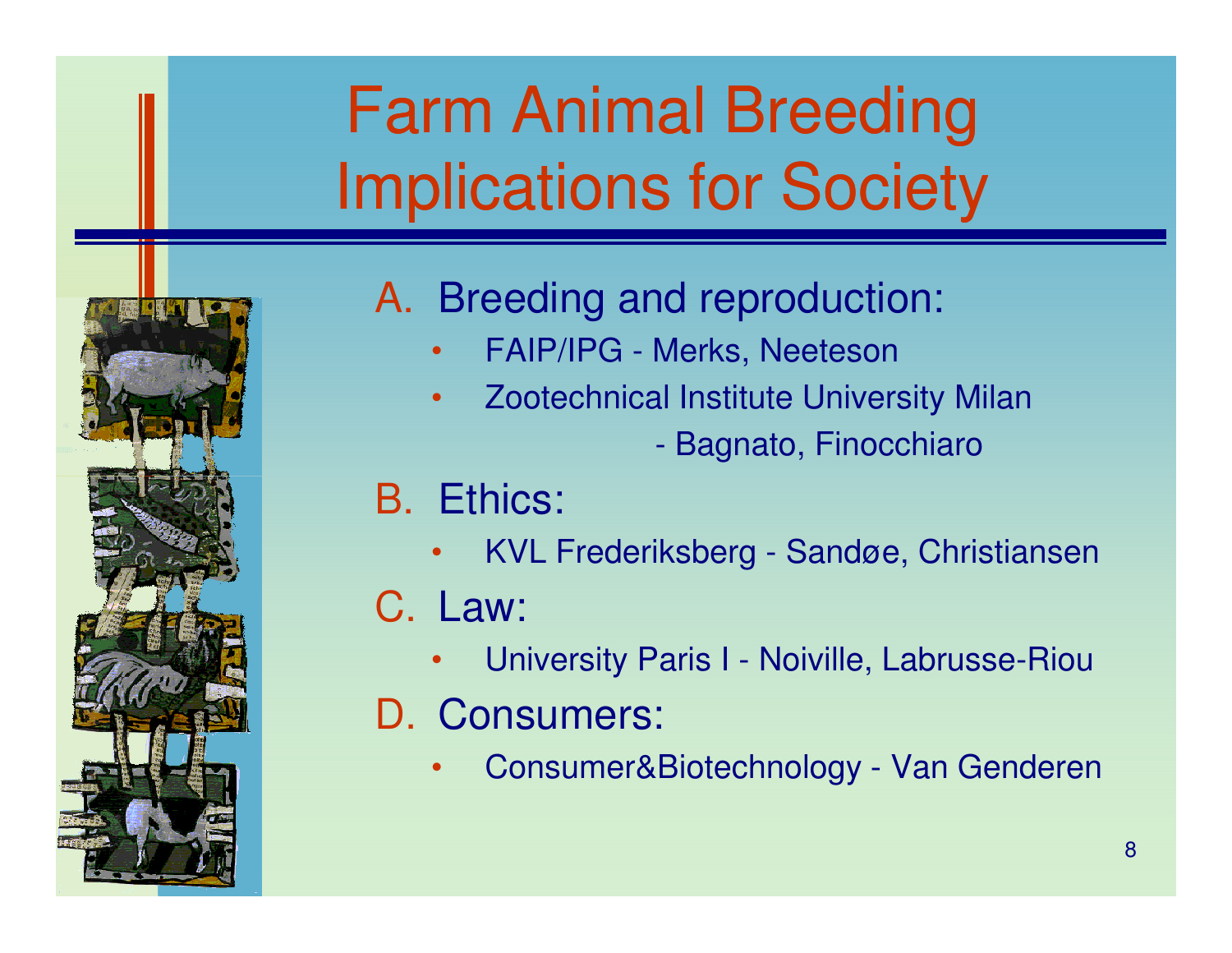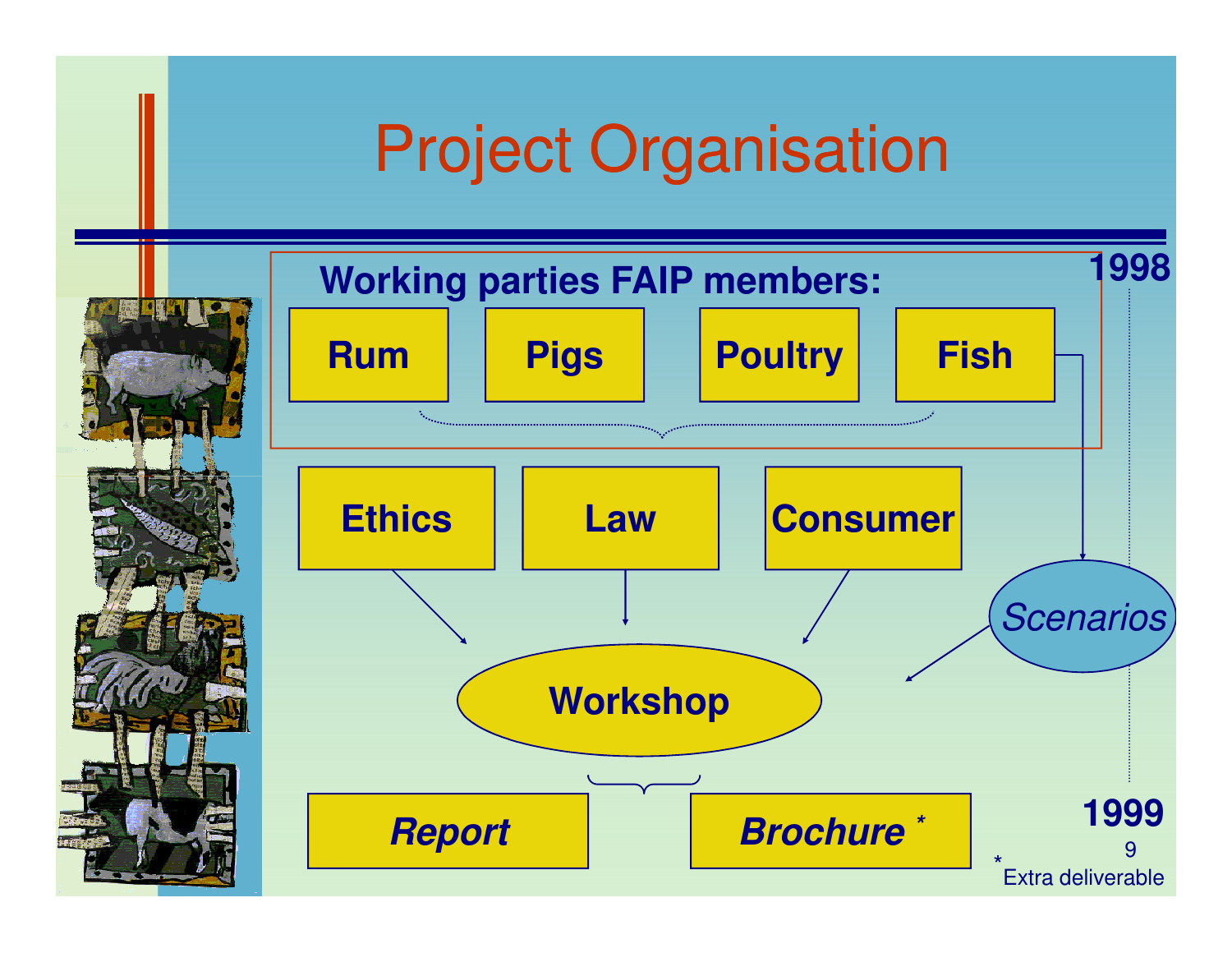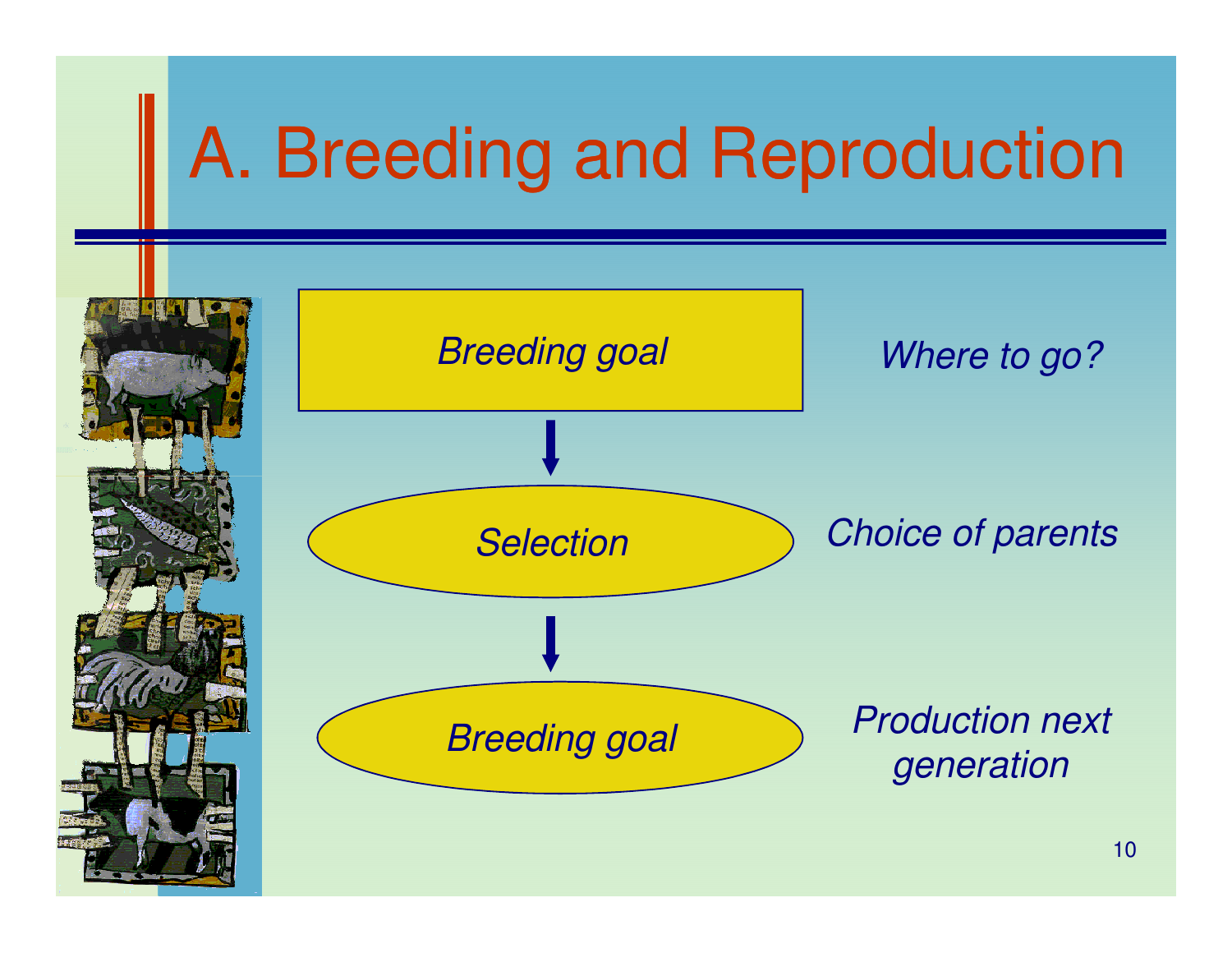## A. Breeding and Reproduction*Factors determining the future*



- $\blacksquare$ (Bio)technologies
- Sustainability
- $\blacksquare$ **Biodiversity**
- Structure of Farms
- Structure of animal breeding industry
- $\blacksquare$ Improved computing facilities
- $\blacksquare$ **Market Globalisation**
- L. Bio-ethics
- L. Legal developments
- L. **Consumer**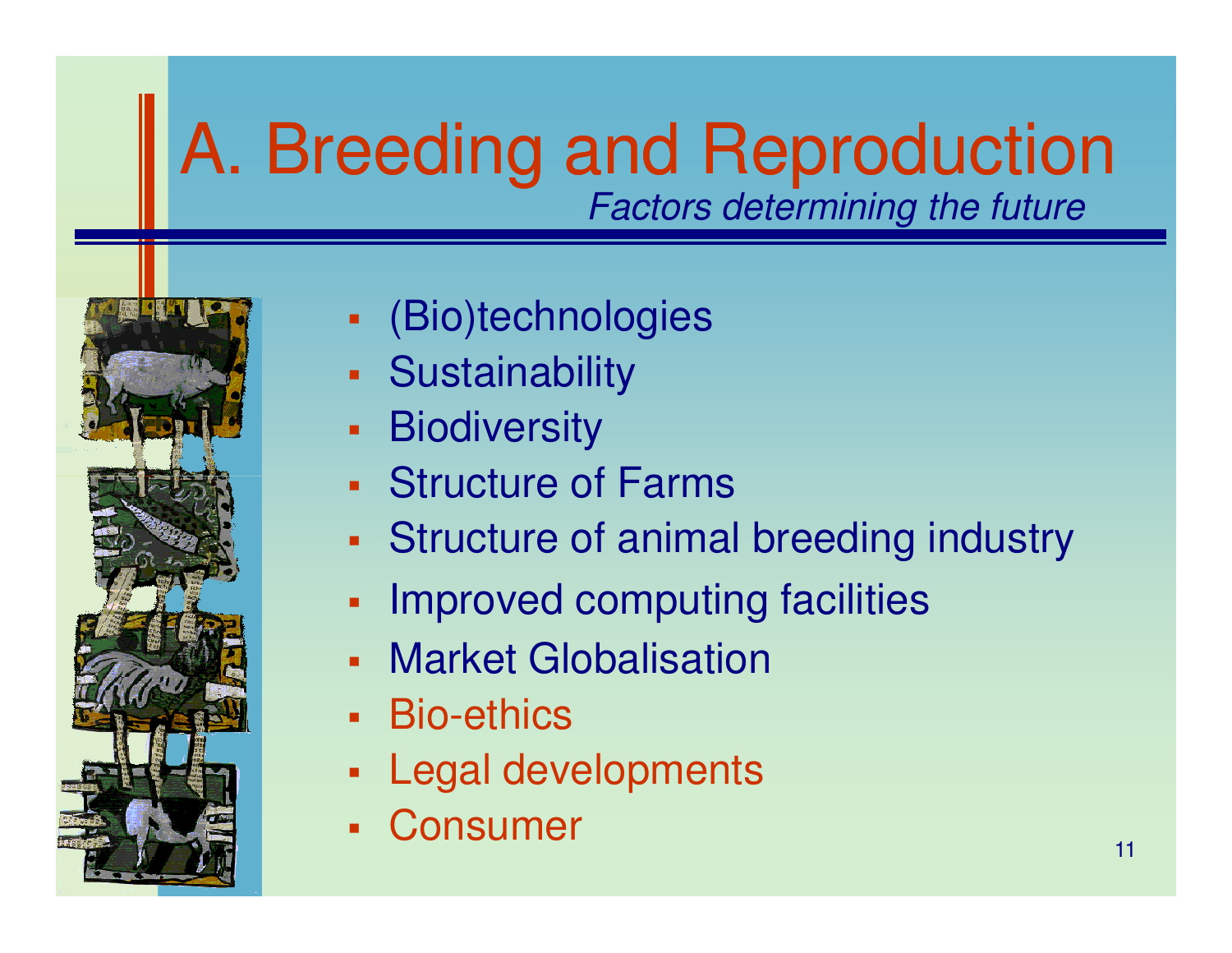### A. Breeding and ReproductionScenarios (1)

## **Exercise** models

- Conventional path
	- •• similar to nowadays
	- •DRIVE: good quality, reasonable costs
- $\mathcal{L}_{\mathcal{A}}$  , and the set of  $\mathcal{L}_{\mathcal{A}}$  Alternative path
	- •• e.g. niche markets, organic products
	- • DRIVE: production methods, special food markets
- Low cost path
	- •aimed to reduce production costs
	- • DRIVE: safe, cheap food in global competitive climate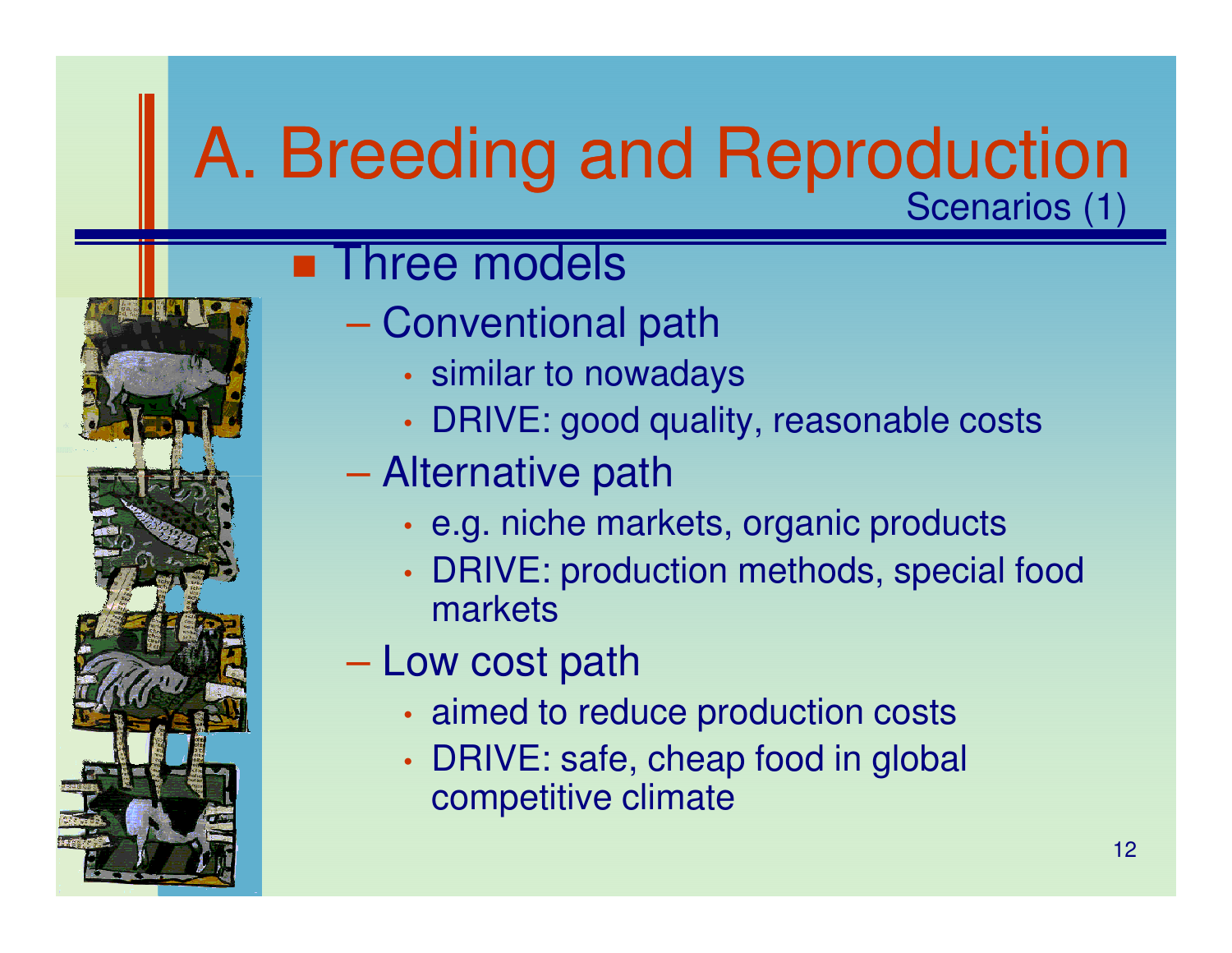## A. Breeding and ReproductionScenarios (2)

Today's perception - traditional aspects

| <b>Traditional</b><br><b>Aspects</b> | Conventional<br>path | <b>Alternative</b><br>path | Low cost<br>path |
|--------------------------------------|----------------------|----------------------------|------------------|
| <b>Decrease production</b><br>costs  | $++$                 | $+/-$                      | ++++             |
| Decrease variation                   |                      |                            | eje eje eje s    |
| <b>Balanced breeding</b>             | $++$                 | ++++                       |                  |
| used routinely                       |                      |                            |                  |

very unlikely to be applied

::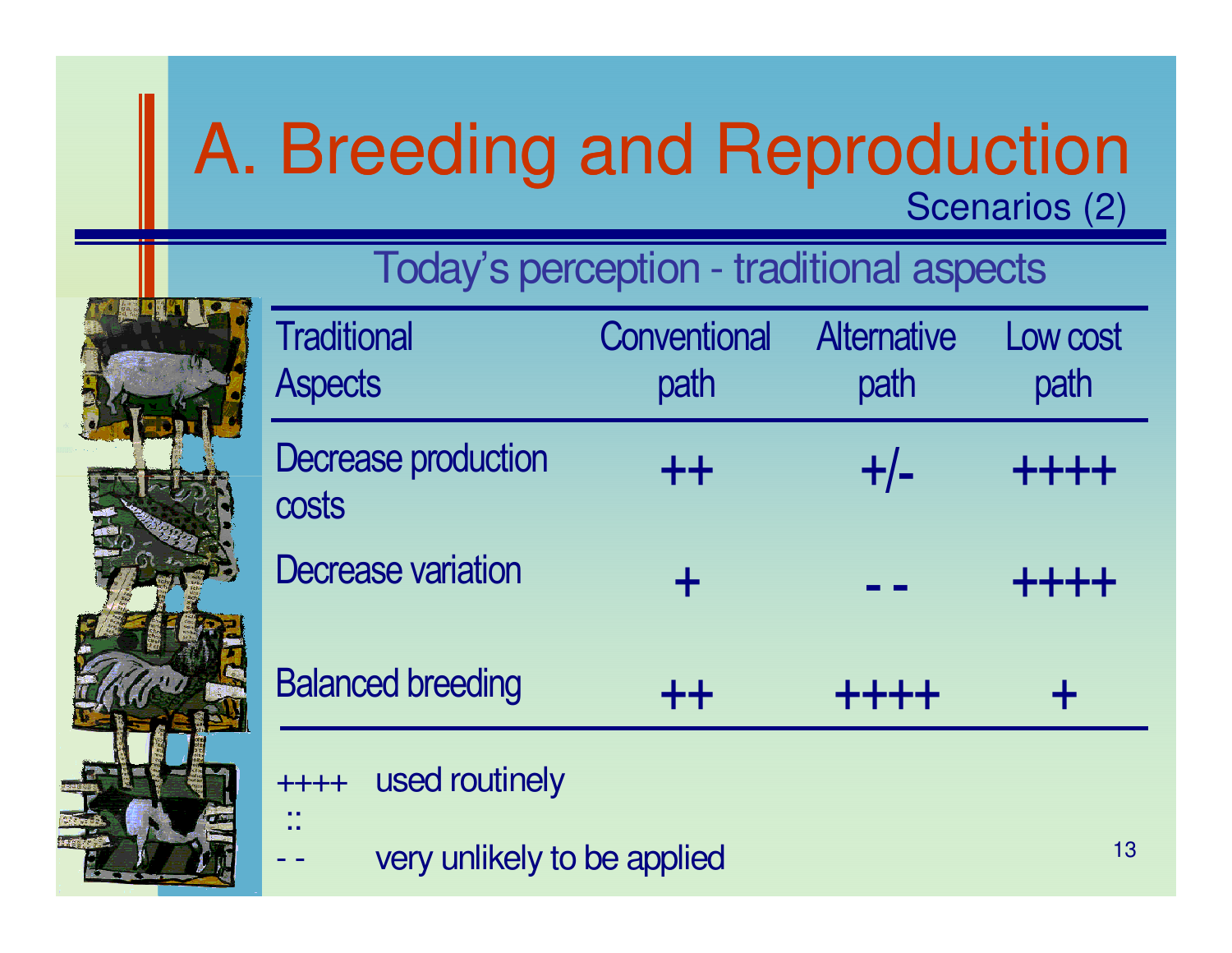## A. Breeding and ReproductionScenarios (2)



|  | Today's perception – application of new tech |
|--|----------------------------------------------|
|  |                                              |

|                            | Conventional | <b>Alternative</b> | Low cost |
|----------------------------|--------------|--------------------|----------|
| <b>Technologies</b>        | path         | path               | path     |
| <b>MAS</b>                 | +++          | $+ + +$            | ++++     |
| AI & Embryo<br><b>Tech</b> | $+ + +$      | $++$               | ++++     |
| <b>Transgenesis</b>        |              |                    | $++$     |
| Triploïdy (fish)           | $\ddagger$   | $+/-$              | +++      |
| <b>Cloning</b>             | $+/-$        |                    | $+ + +$  |

++++ used routinely - - very unlikely to be applied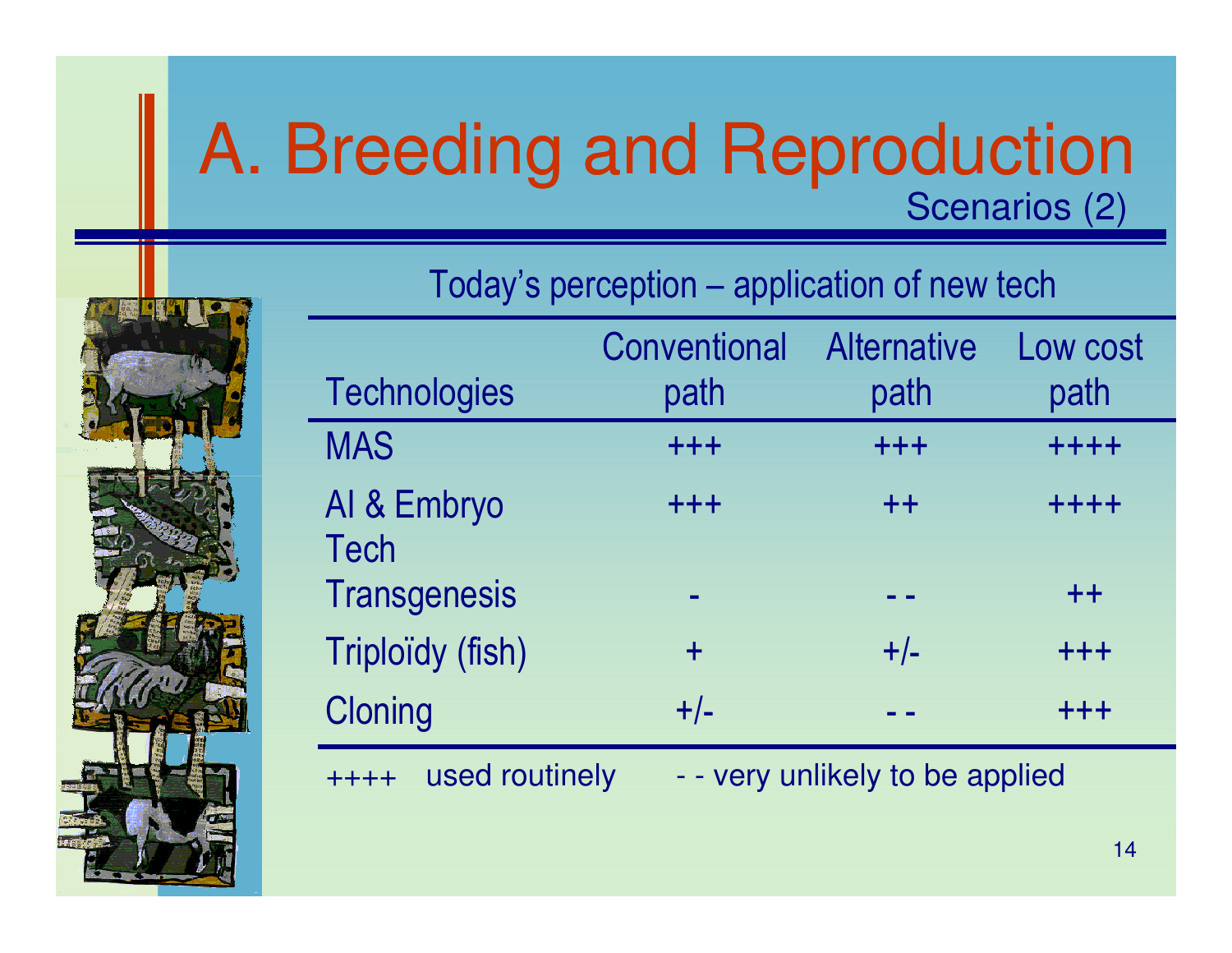# A. Breeding and Reproduction**Alternative path Francisco Community of This CENTICS** *Cost price* Low cost pay Companicom **Alternative path** *Specialties* $3^{15}$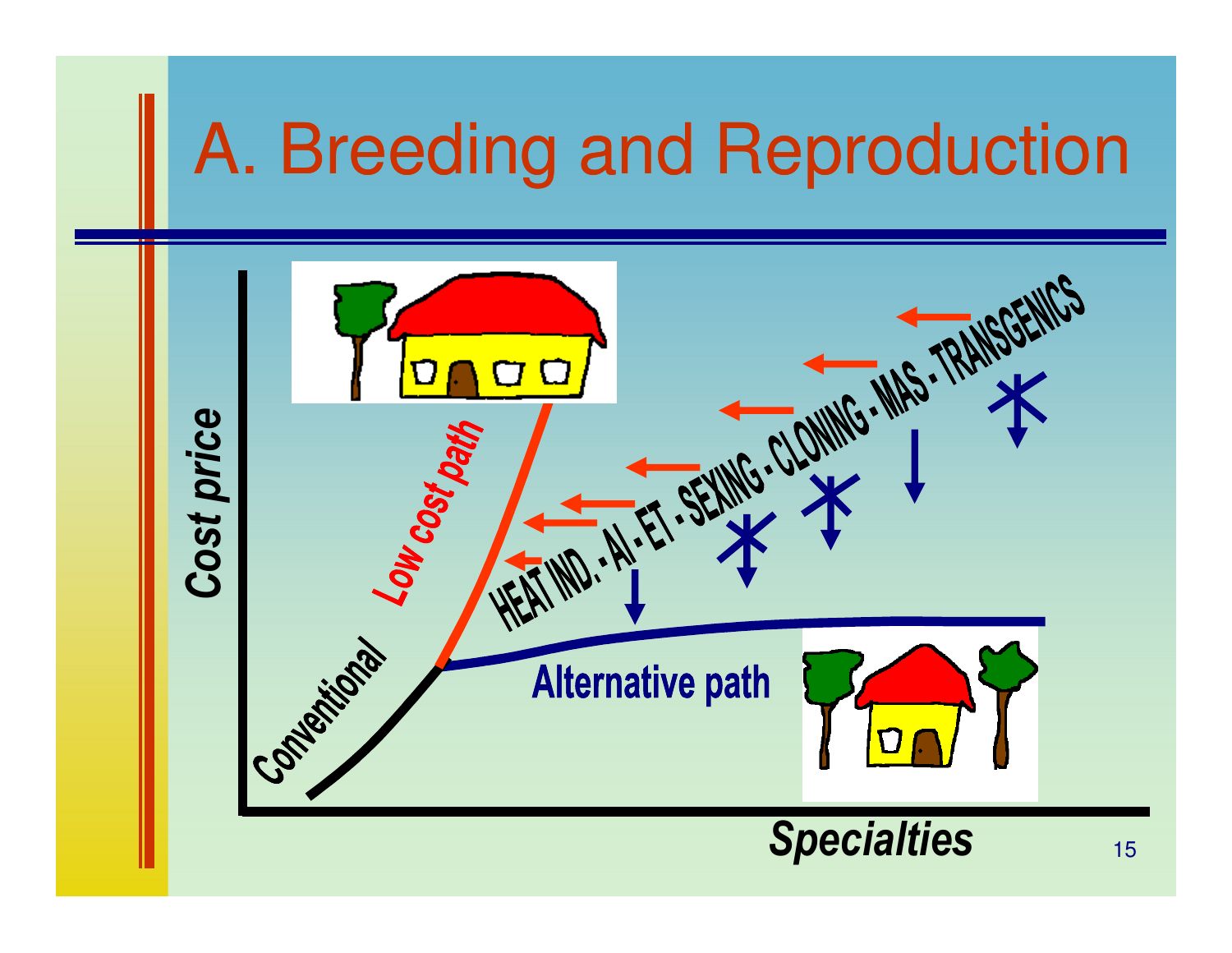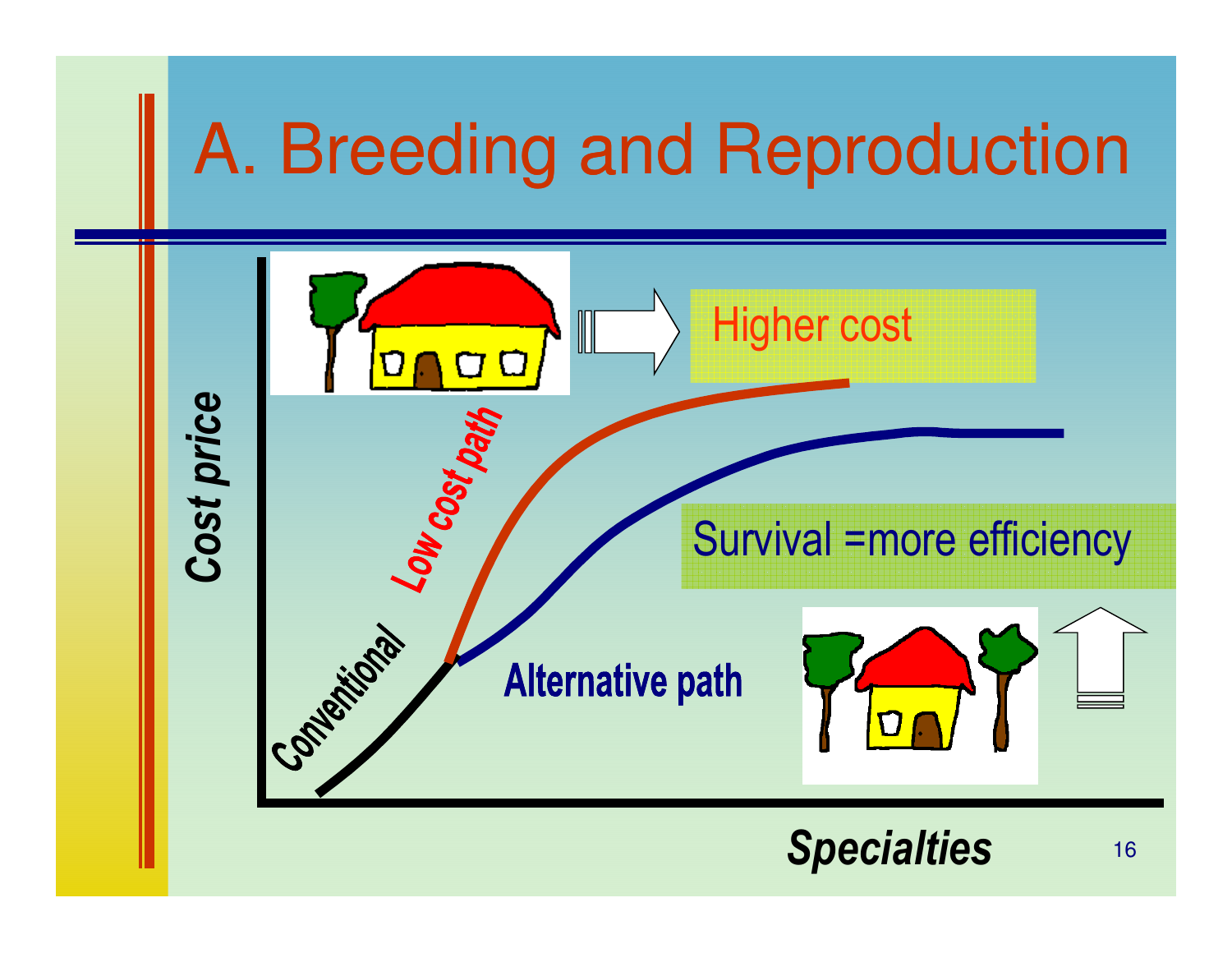# A. Breeding and Reproduction



### **Conclusions:**

- –Dialogue with society •fruitful
	- •recommended in developing new concepts
- –Alternative pathways
	- •Unknown economic aspects
	- •unknown risks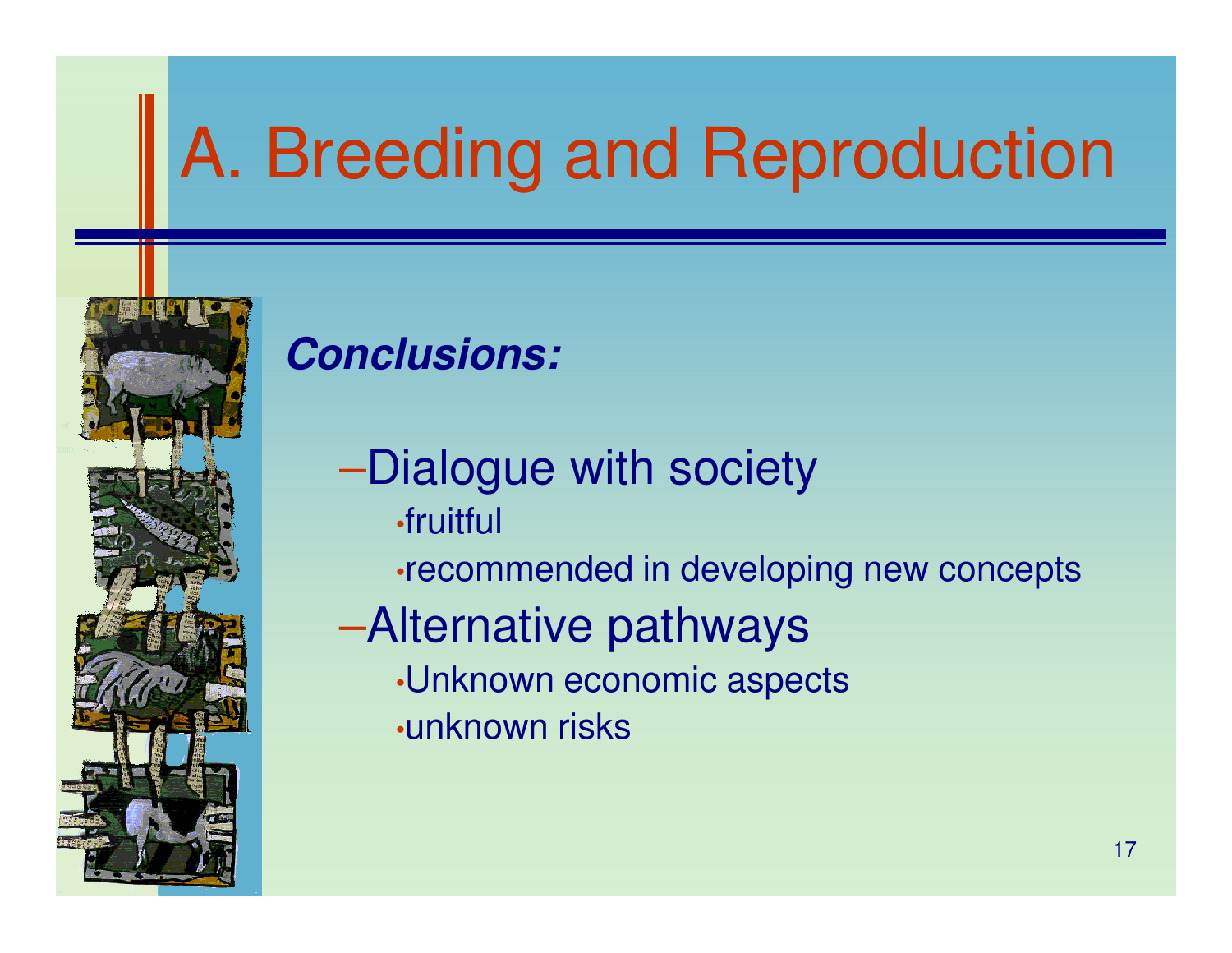# B. Bio-ethics

*What are people worried about* 



*in farm animal reproduction and selection?*

- **Animal health undesirable side effects**
- **Animal welfare breeding goal, biotechnology**
- **Animal integrity**
- **Humans slippery slope, human health, milit. appl.**
- Biology and environment
	- diversity, loss individuality, distinction betweenspecies
- Biotechnology fear of unknown, unnatural techn.
- 18Cultural differences No information available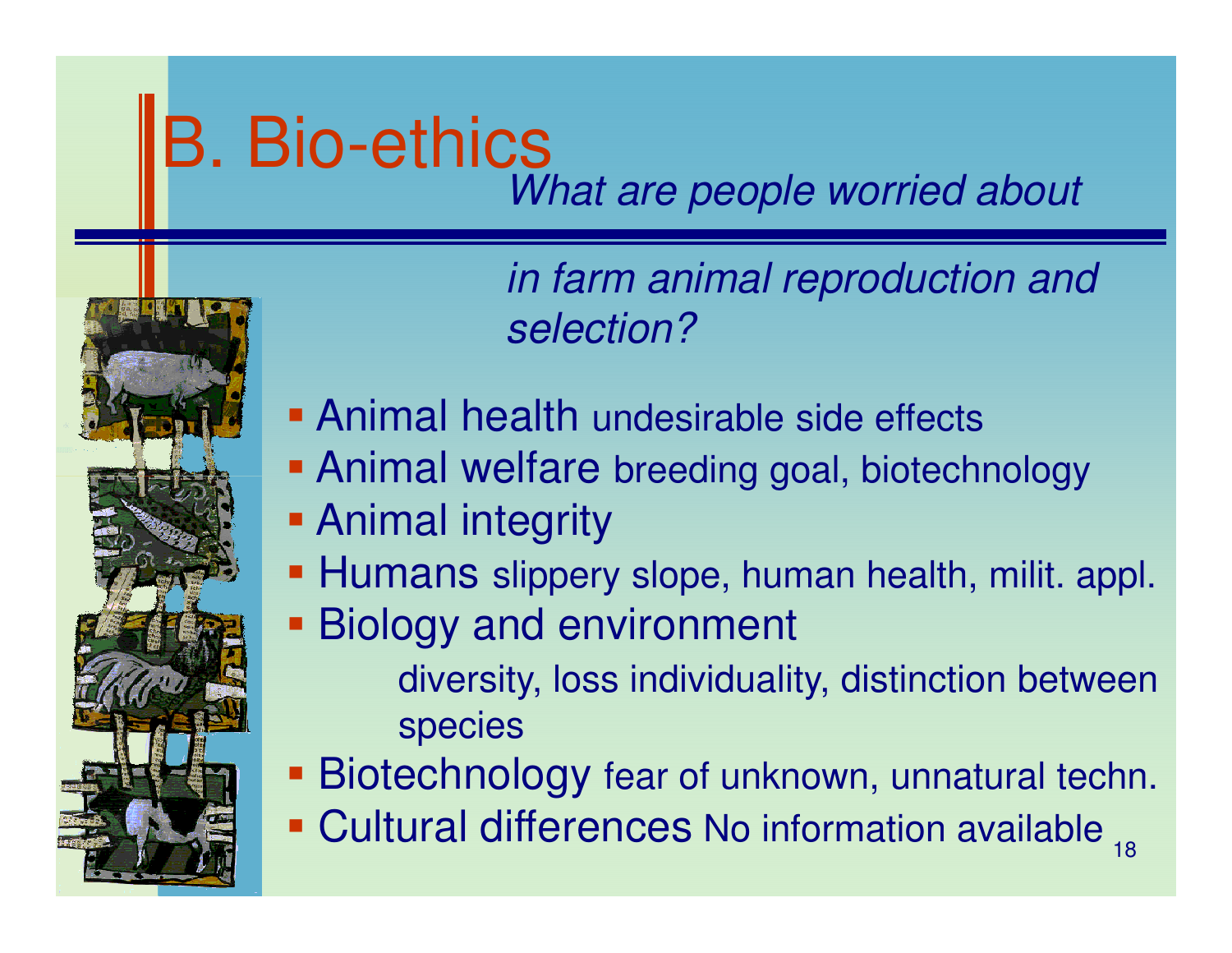### B. Bio-ethics*How to weigh concerns?*



*Several theories: an action is right or wrong according to:* 

- its consequences **(utilitarianism)**
- its principles **(deontology)**
- weighing several factors **(pluralist model)**
- are consequences reversible **(irreversibility)**
- if democratically controlled **(controllability)**

### *Practical solutions:*

- *" no, unless" policy*
- *" yes, but" policy*
- *assessment expert committee*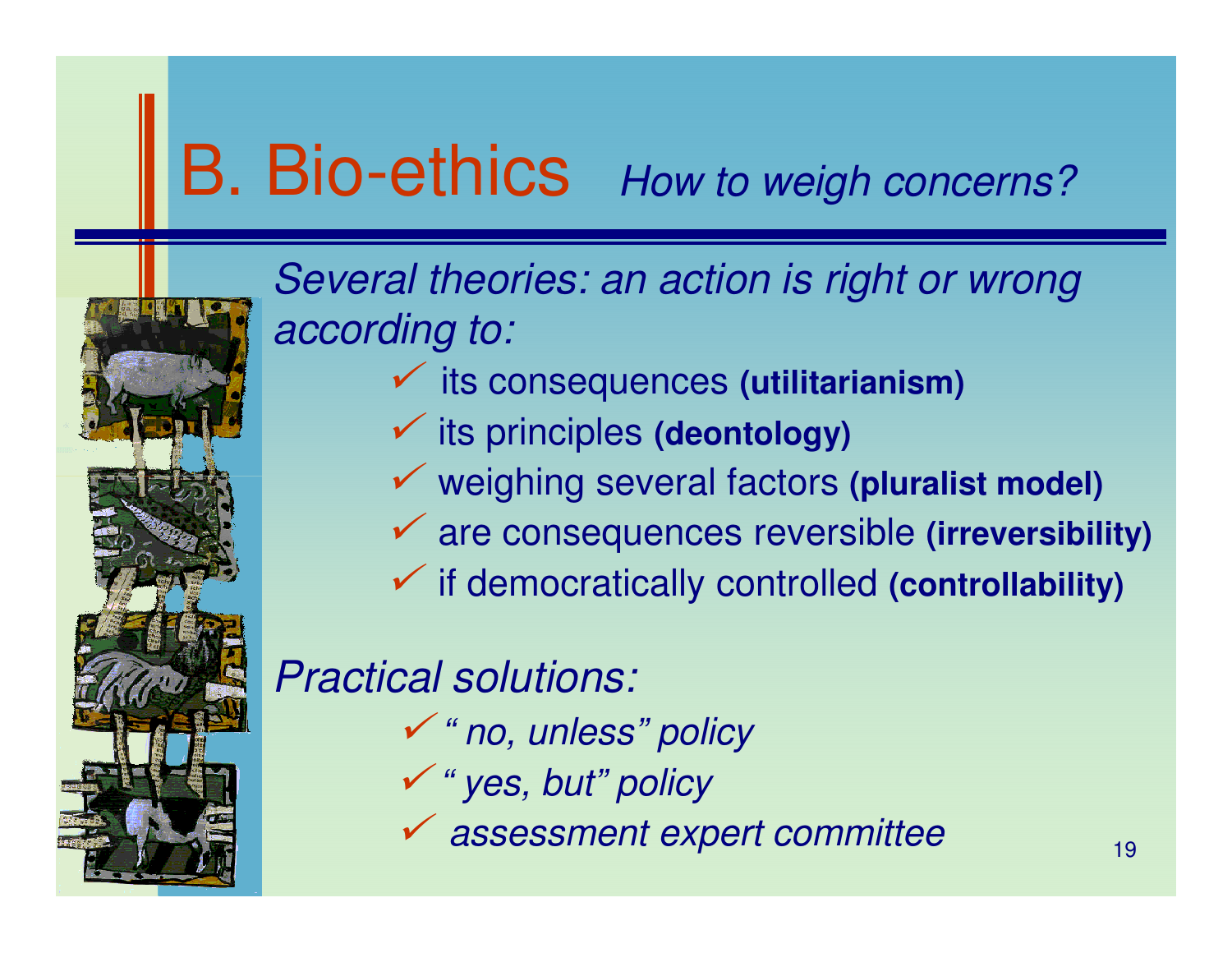# B. Bio-ethics



### **Conclusions:**

- Animal welfare
	- •Major ethical concern
- In general:
	- •Call for transparency and dialogue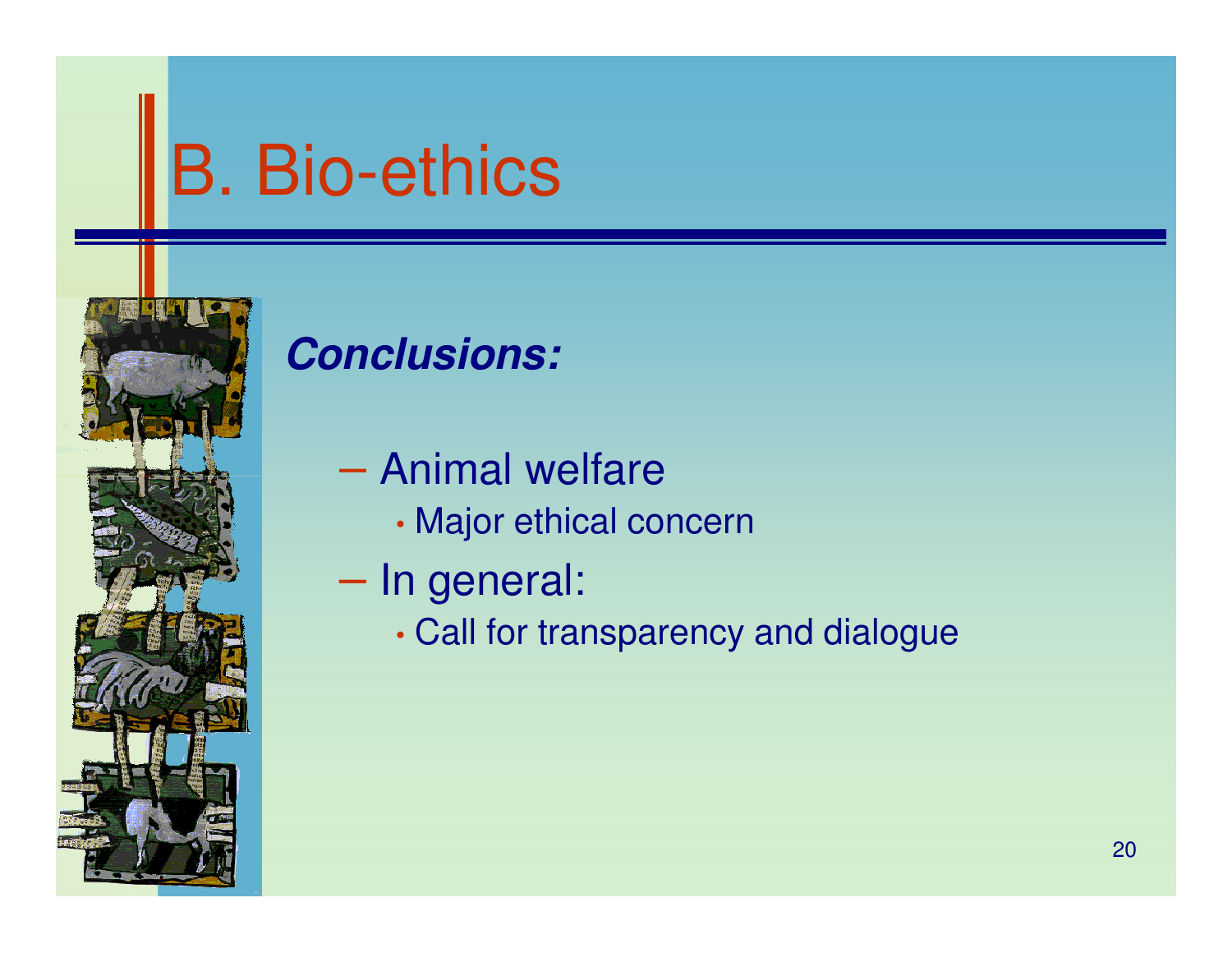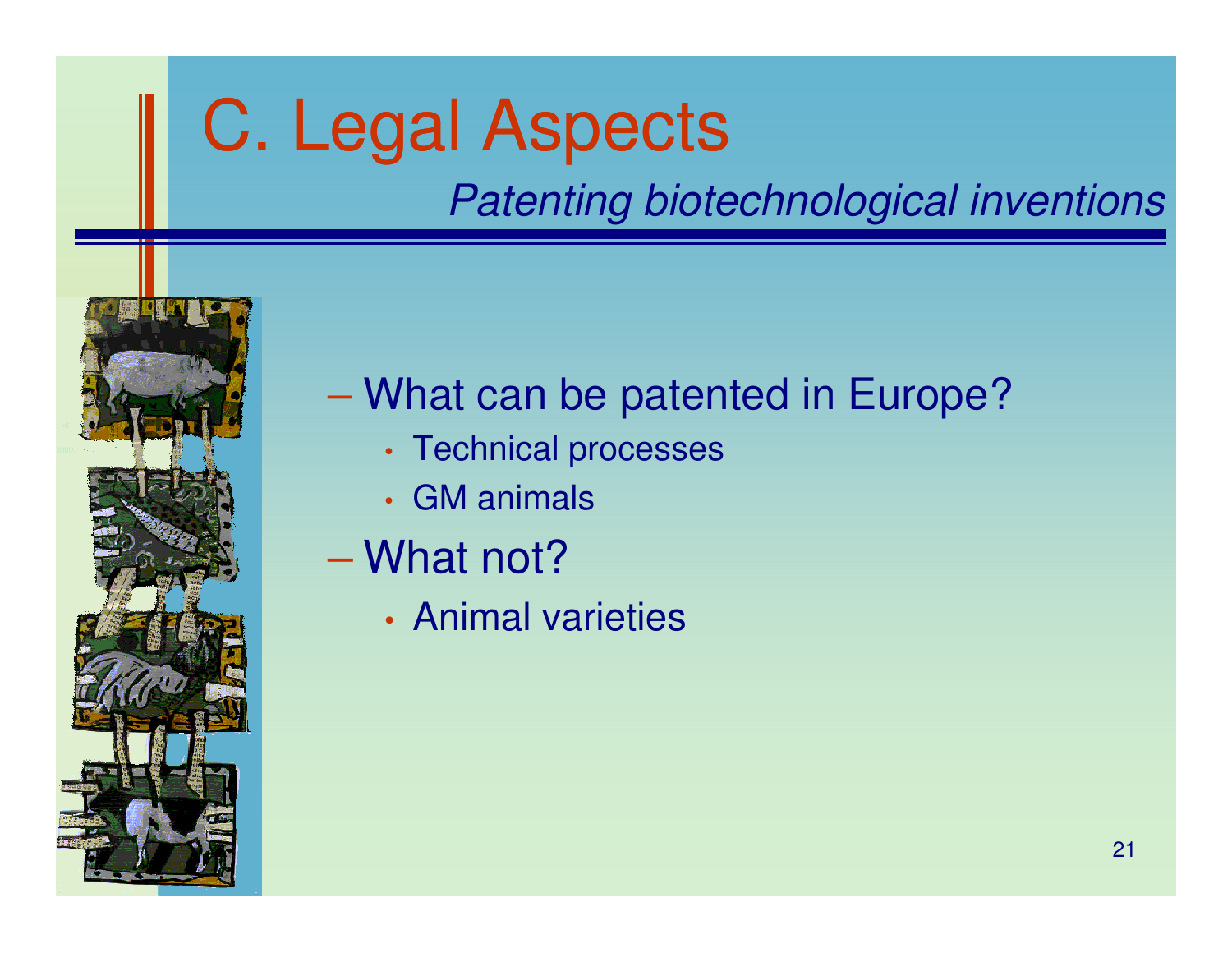# C. Legal Aspects

*Patenting - potential risks*



#### $\mathcal{L}_{\mathcal{A}}$  , and the set of the set of the set of the set of the set of the set of the set of the set of the set of the set of the set of the set of the set of the set of the set of the set of the set of the set of th Animal variety

- •Difficult to define
- $\mathcal{L}_{\mathcal{A}}$  , and the set of the set of the set of the set of the set of the set of the set of the set of the set of the set of the set of the set of the set of the set of the set of the set of the set of the set of th – Competition risk
	- Patent holder vs traditional breeder
- $\mathcal{L}_{\mathcal{A}}$  , and the set of the set of the set of the set of the set of the set of the set of the set of the set of the set of the set of the set of the set of the set of the set of the set of the set of the set of th – Effects on R&D in animal biotech
	- Broad claims
	- Patent offices tend to accept broad claims
	- Patent claims NEVER affect traditional selection
	- Answers via court and patent office cases
- $\mathcal{L}_{\mathcal{A}}$  , and the set of the set of the set of the set of the set of the set of the set of the set of the set of the set of the set of the set of the set of the set of the set of the set of the set of the set of th – Farmers' privilege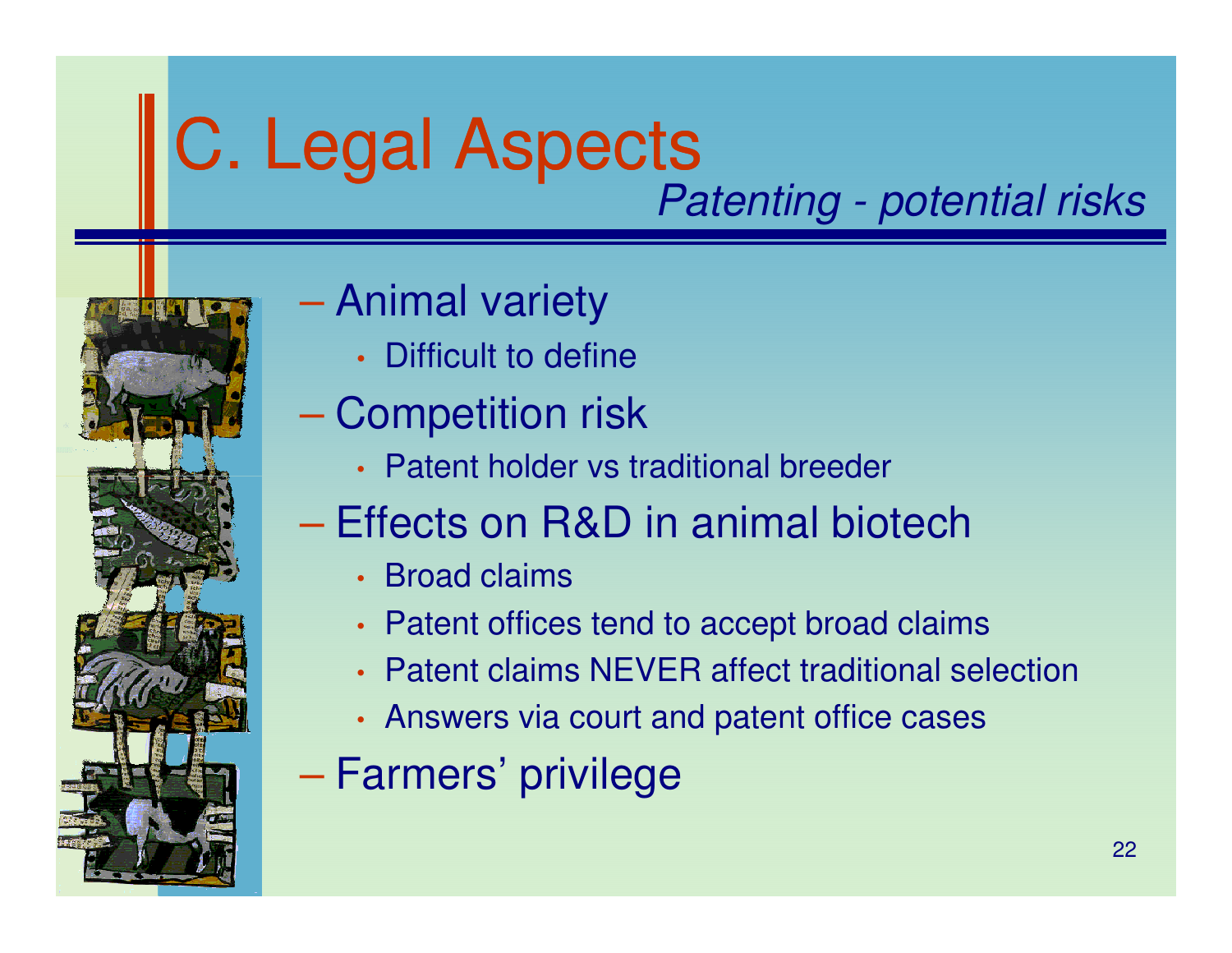# C. Legal Aspects

### *Animal welfare*



Legislations on farm animal welfare

- •will influence breeding more and more
- $\mathcal{L}_{\mathcal{A}}$  , and the set of the set of the set of the set of the set of the set of the set of the set of the set of the set of the set of the set of the set of the set of the set of the set of the set of the set of th Case by case assessment
	- •• may be a workable option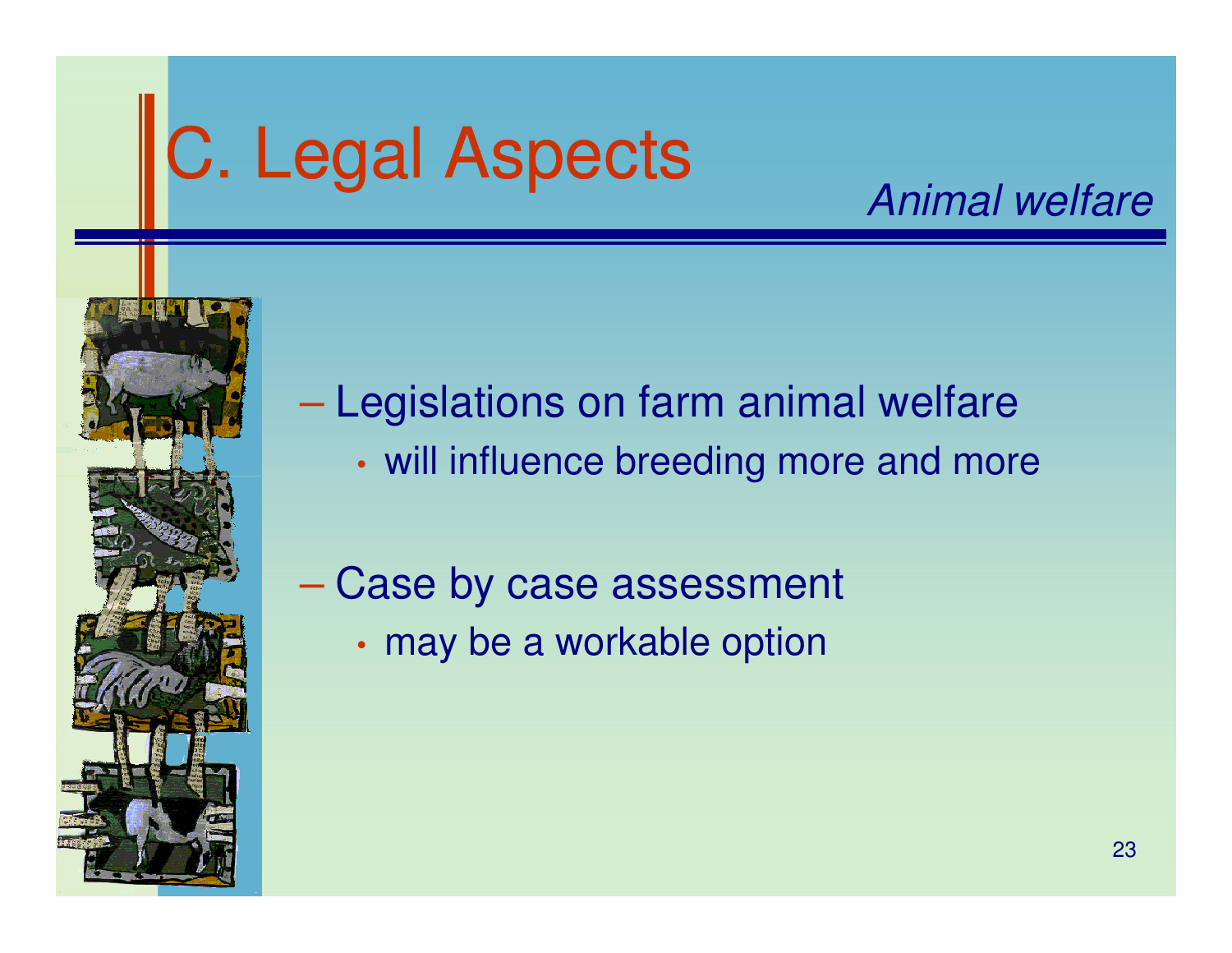# C. Legal Aspects



### **Conclusions:**

- Broad claims
	- •should be watched and when necessary sued
- Animal welfare:
	- •legislation will influence future breeding work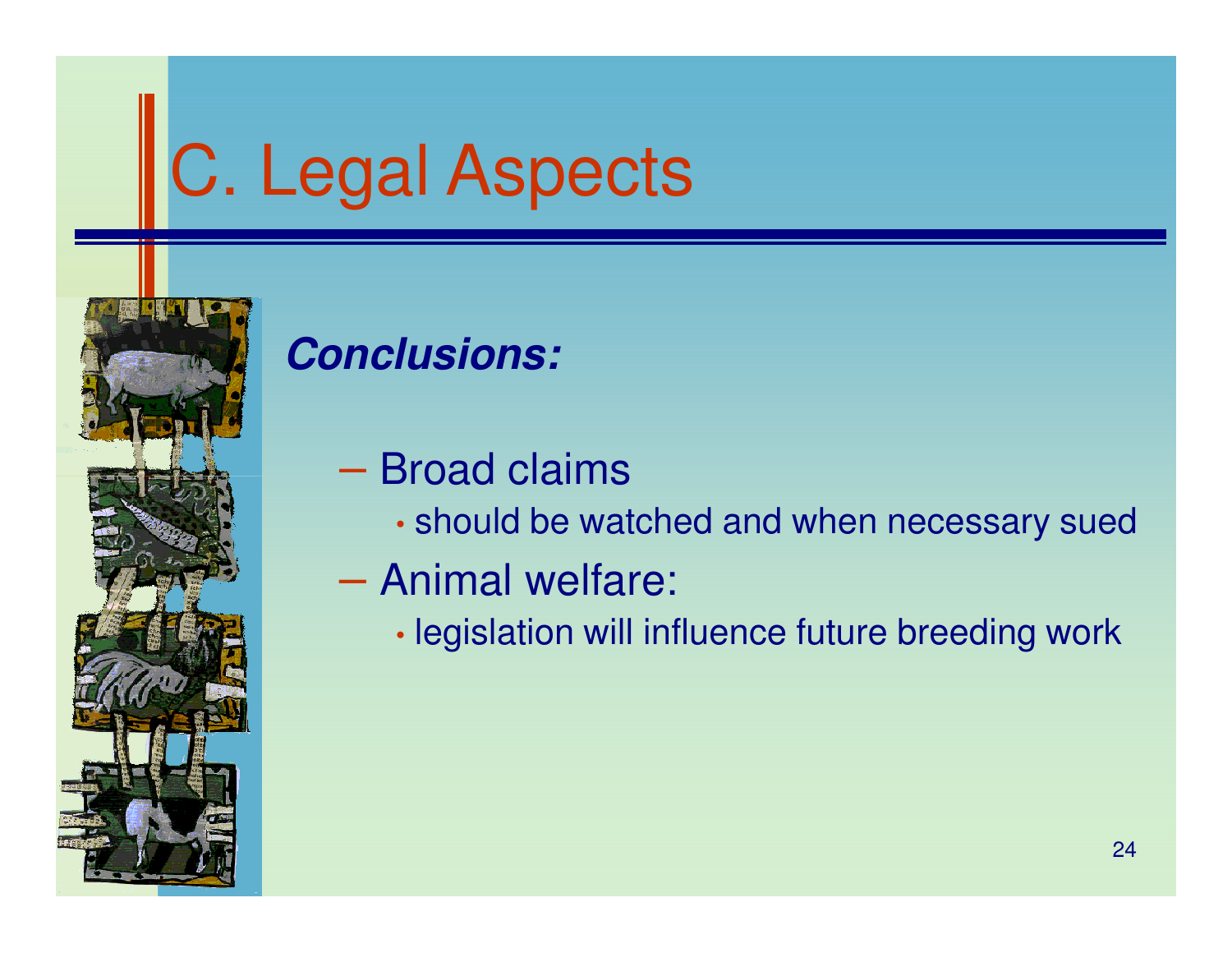# D. Consumers

## *Who is* **the** *consumer ?*

- Consumers
	- – $-$  are like chameleons
- Behaviour
	- $\mathcal{L}_{\mathcal{A}}$  , and the set of  $\mathcal{L}_{\mathcal{A}}$  $-$  "education and social class" dependent
- Contradiction
	- $\mathcal{L}_{\mathcal{A}}$ – citizens (idealistic) < consumers (price-conscious)
- 

- $\mathcal{L}_{\mathcal{A}}$ - idealised rural perception high tech reality
- Incidents
	- – $-$  create panic reactions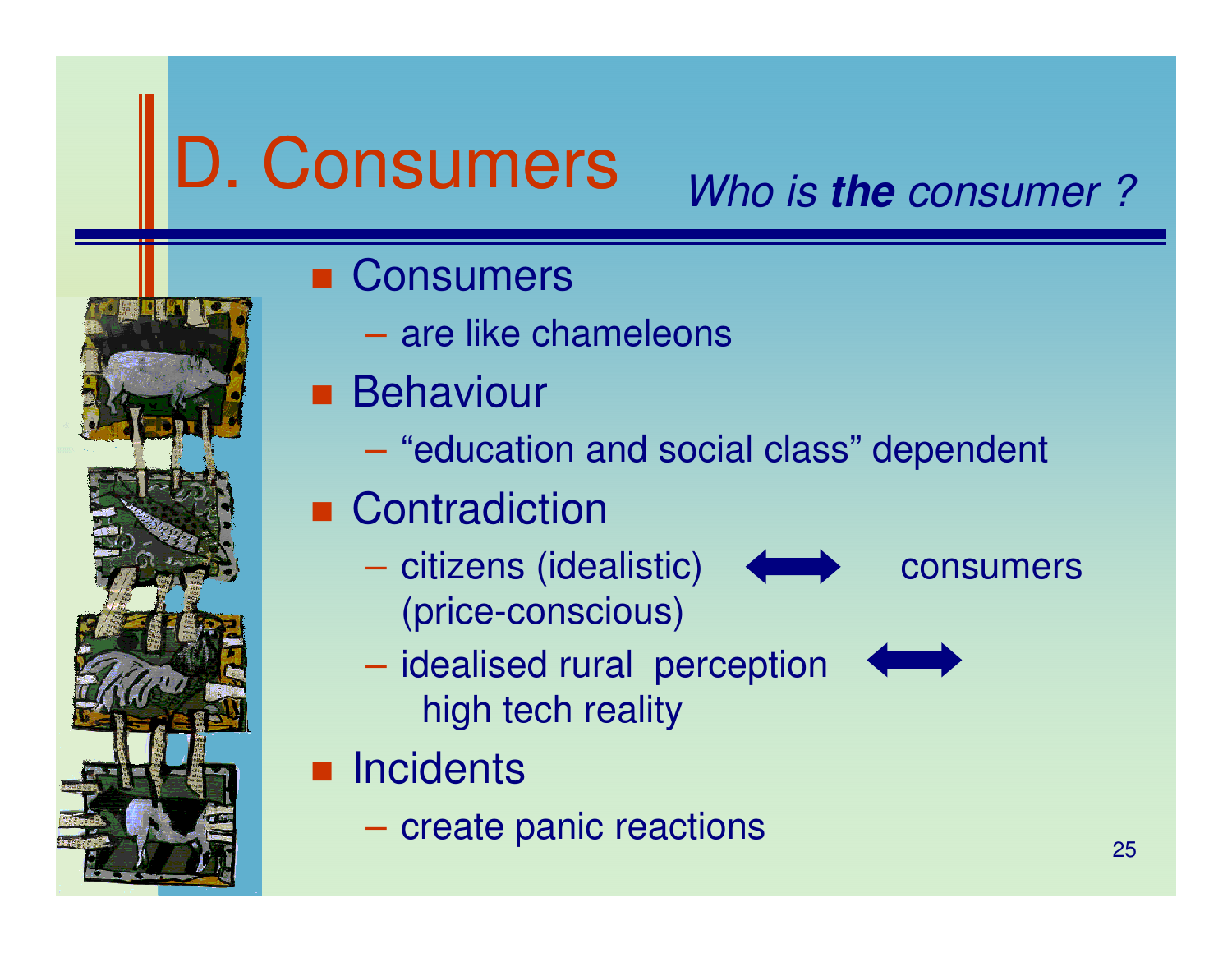# D. Consumers

### *Consumer concerns*



## ■ Highlighted most

- – $-$  animal welfare
- GMO
	- and the contract of animals for medical purposes, not for food
	- – perception is: breeders do GM whether true or not
- Advice:
	- $\mathcal{L}_{\mathcal{A}}$  $-$  Take concerns of societal groups serious
	- $\mathcal{L}_{\mathcal{A}}$  , and the set of  $\mathcal{L}_{\mathcal{A}}$  $-$  Dialogue on animal welfare important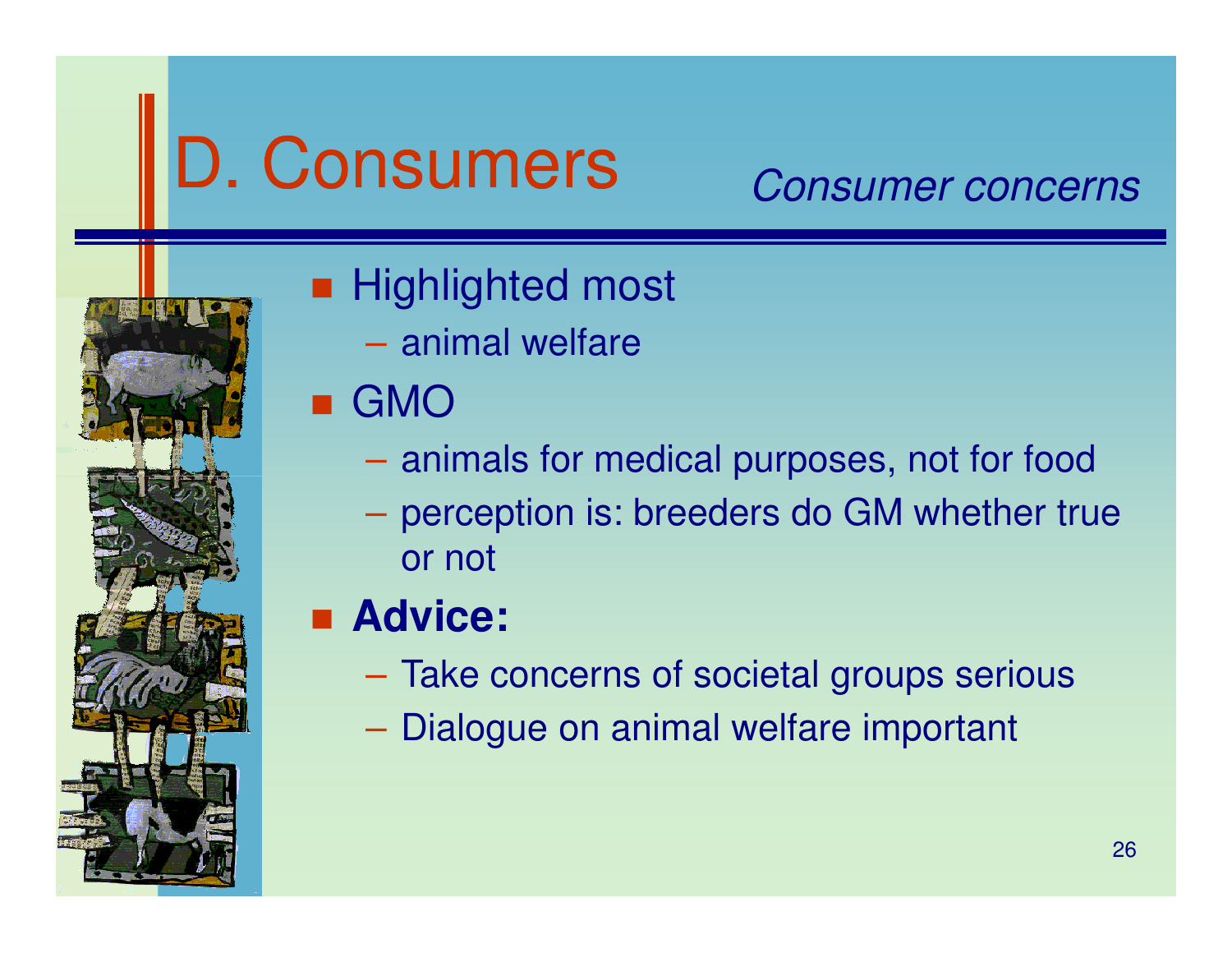# D. Consumers



### **Conclusions:**

- Concerns of societal groups
	- should be taken serious
- Animal welfare
	- dialogue with welfare organisations important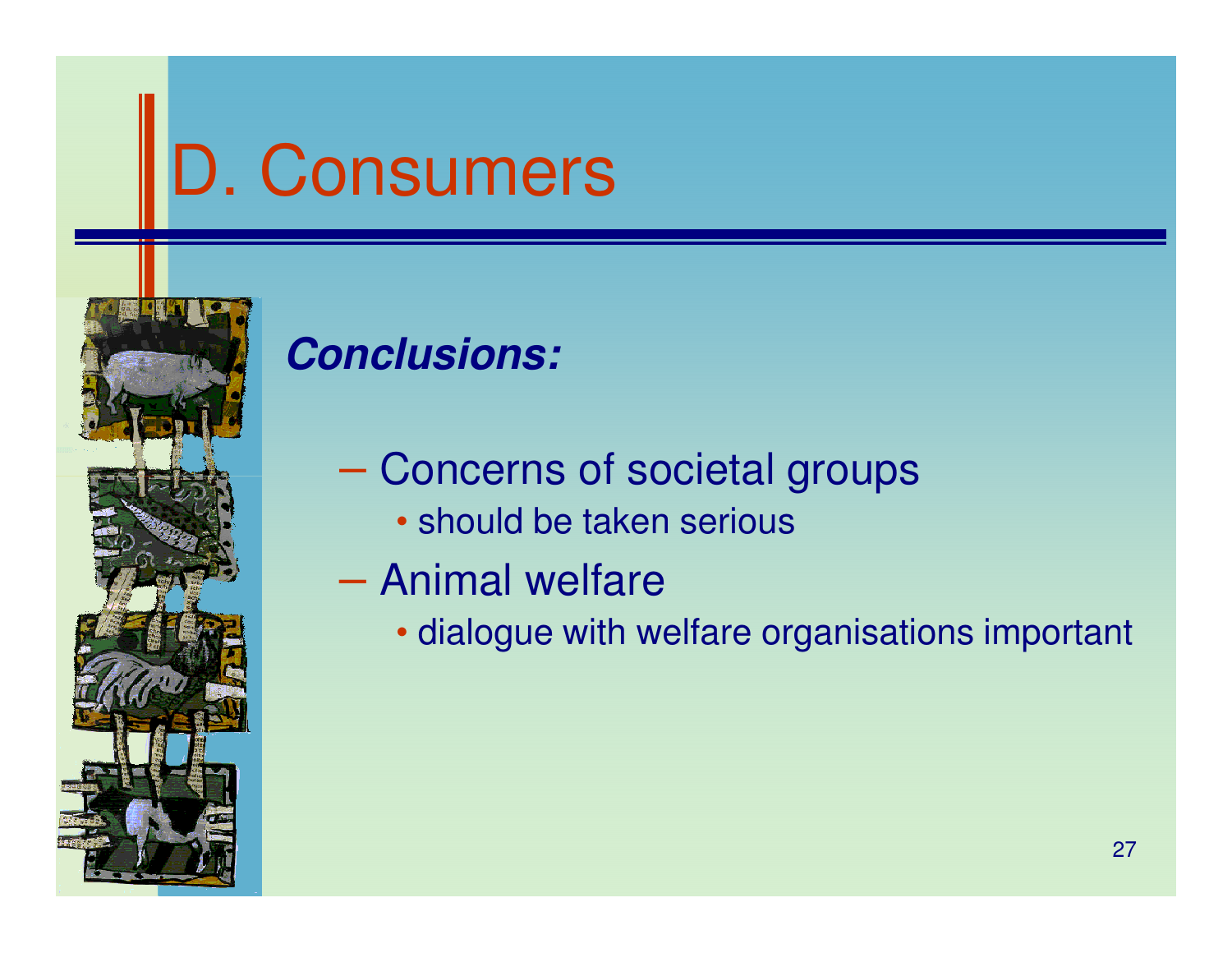## **Conclusions**



#### $\mathcal{L}_{\mathcal{A}}$  , and the set of the set of the set of the set of the set of the set of the set of the set of the set of the set of the set of the set of the set of the set of the set of the set of the set of the set of th — Dialogue with society

- •• Fruitful
- •• Recommended (in developing new concepts)

#### $\mathcal{L}_{\mathcal{A}}$  , and the set of the set of the set of the set of the set of the set of the set of the set of the set of the set of the set of the set of the set of the set of the set of the set of the set of the set of th Alternative pathways

- •Unknown economic aspects
- • $\bm{\cdot}$  unknown risks
- **Hart Communication**  Welfare
	- • main issue in ethical, legal and consumers' essays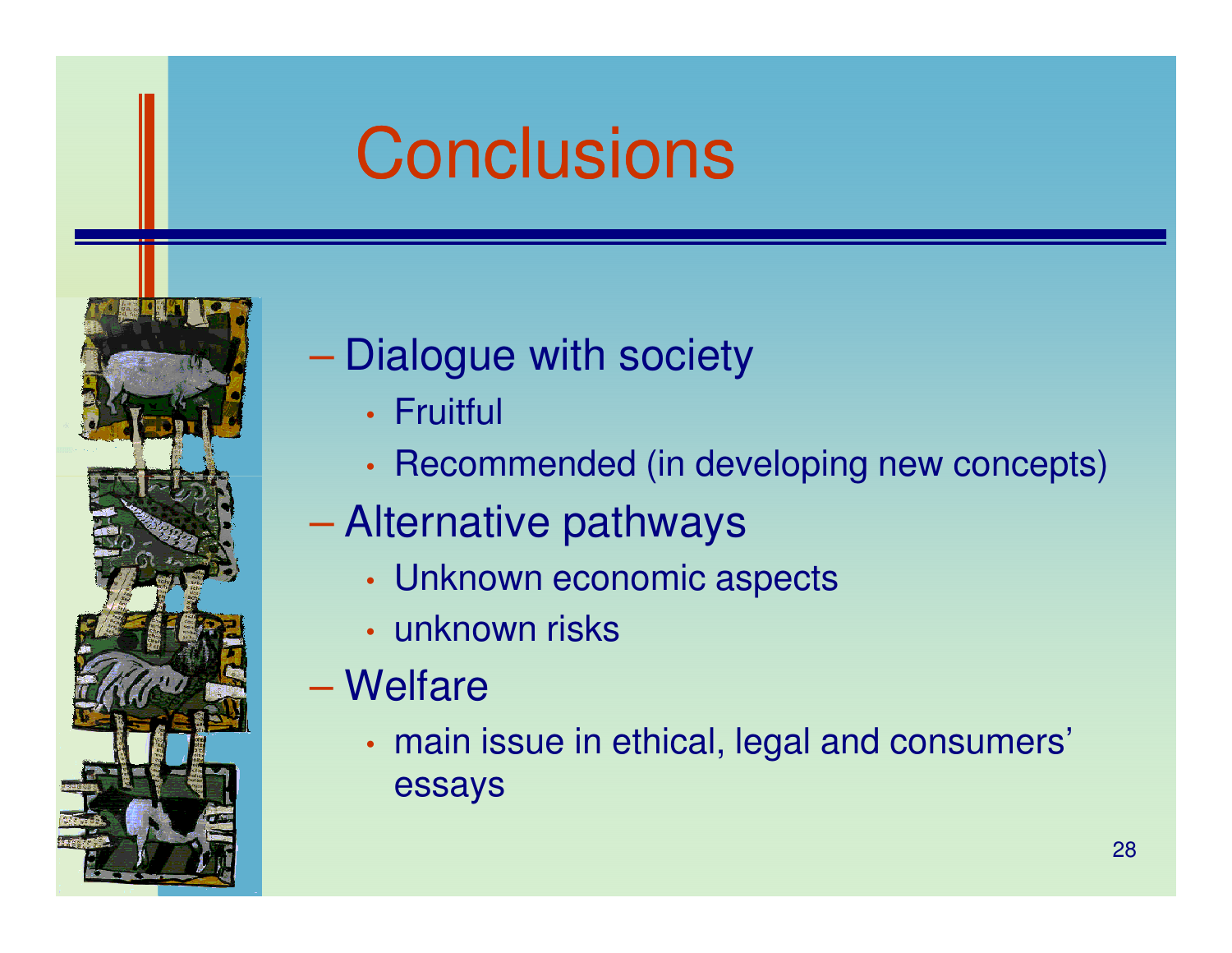## More questions…..



- Will consumer pay for more extensive production?
- Awareness ethics & welfare
- Value different (European) cultures?
- **Exercise Exercise Trade barriers** 
	- **Hart Communication** – Would EC pay in WHO negotiations?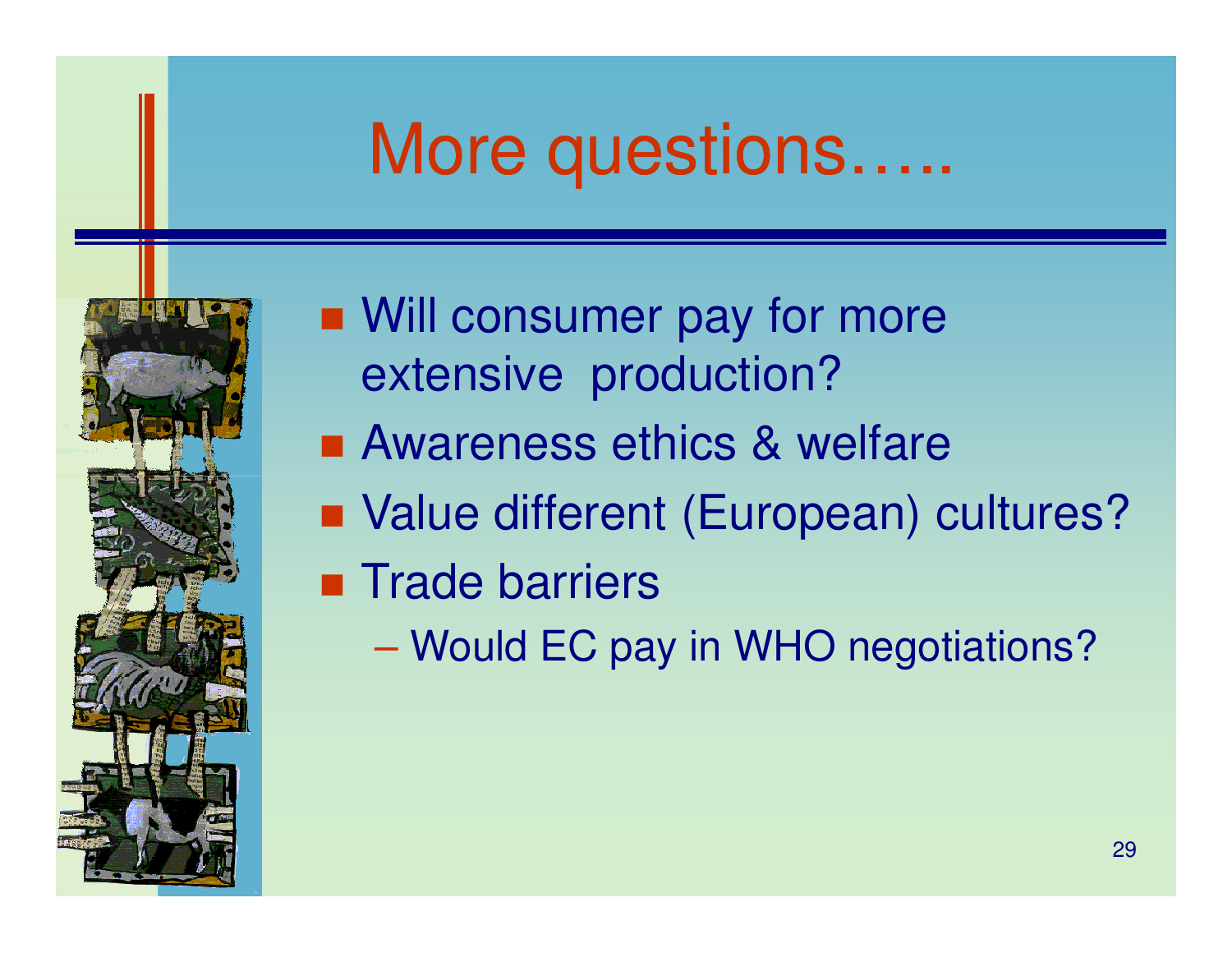## Follow Up





### European project Sustainable European Farm Animal Breeding And Reproduction*(SEFABAR)*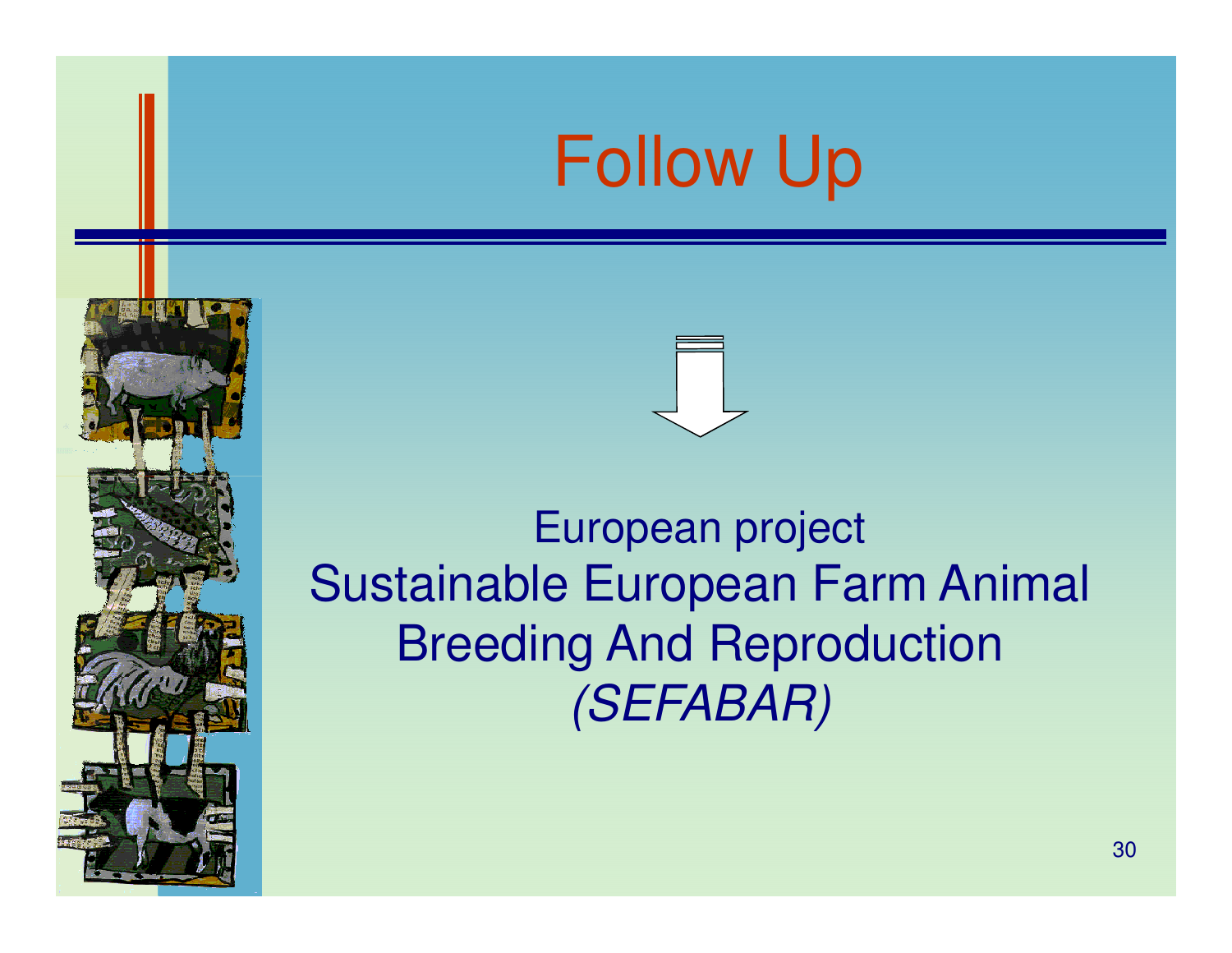# Follow Up



## $-$  Breeding and Reproduction Network

+

- •FAIP / EAAP / WPSA / EAS
- •• scientists and industry
- Studies
	- •• Bio-ethics
	- •• Animal Welfare
	- •Cultural Differences
	- •• Public Opinion
	- •• Economy/World Trade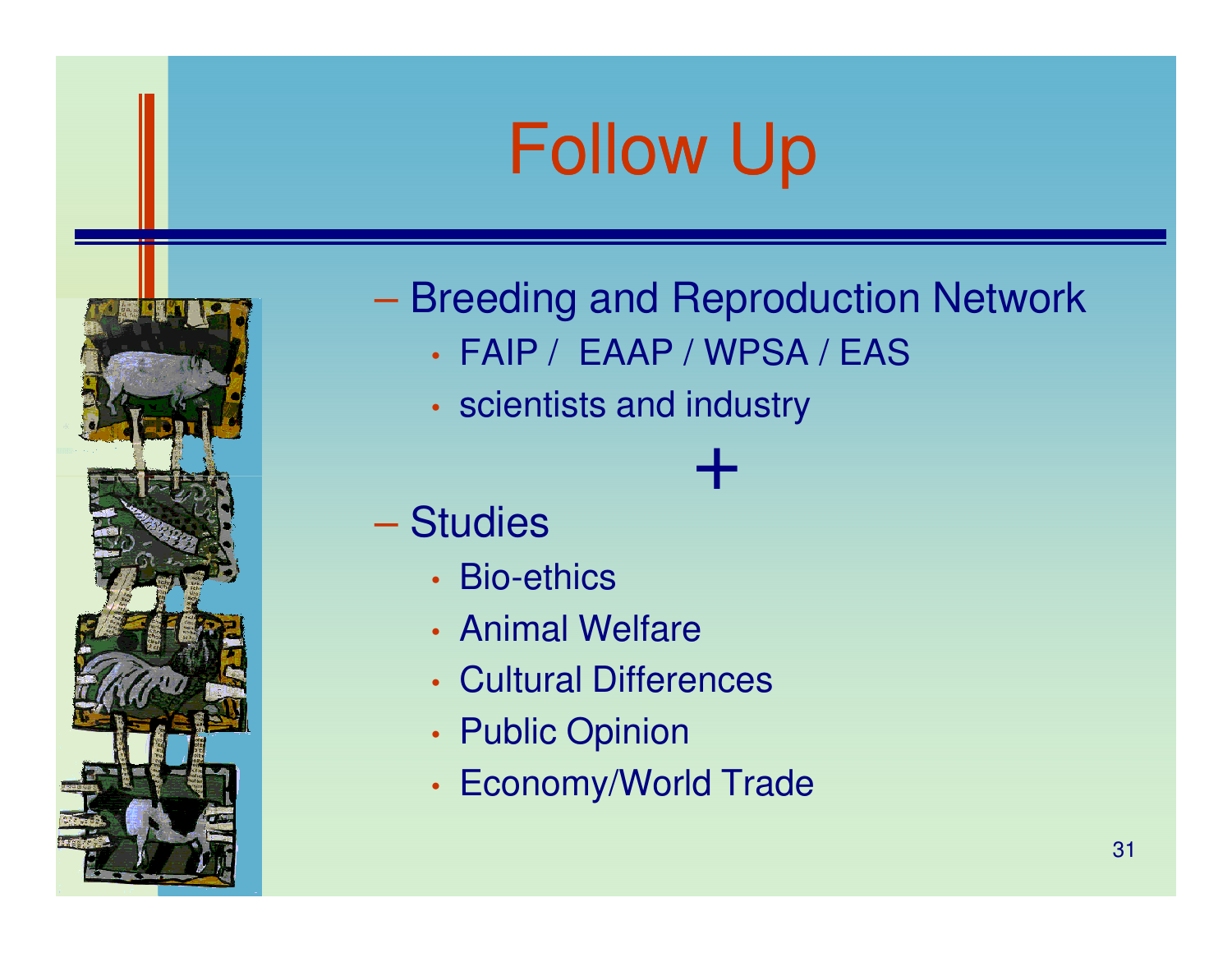## Goal SEFABAR



- What is sustainable breeding?
- **Hart Common** - Overview sustainable breeding research / business efforts
- **Hart Communication**  Define sustainable breeding strategies
	- •• species (ruminants / pigs / poultry / fish)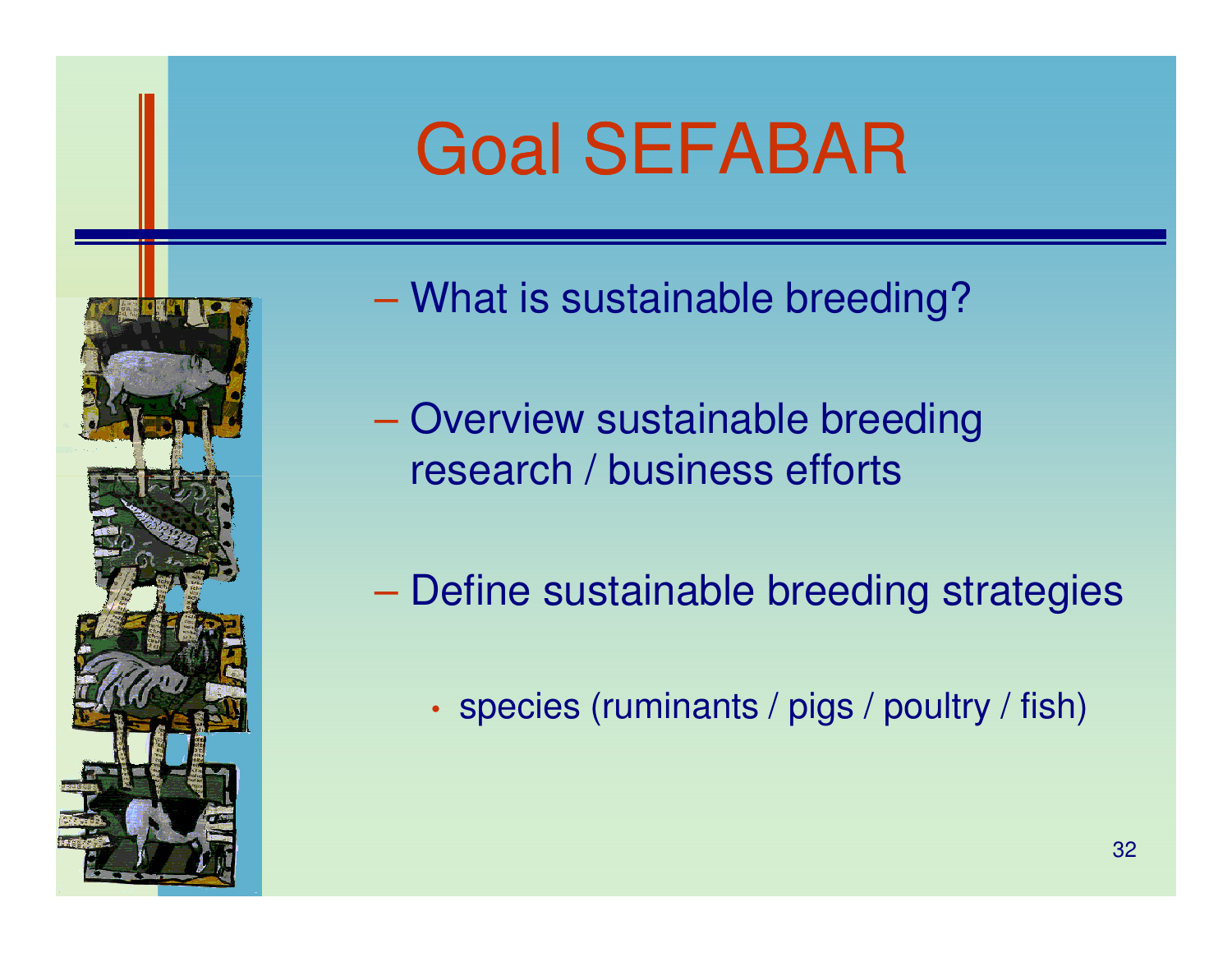## Goal SEFABAR



Integration with socio economic case studies

### Information material sustainable breeding and reproduction

- $\mathcal{L}_{\mathcal{A}}$  -size  $\mathcal{L}_{\mathcal{A}}$  -size  $\mathcal{L}_{\mathcal{A}}$  -size  $\mathcal{L}_{\mathcal{A}}$ to improve awareness
- $\mathcal{L}_{\mathcal{A}}$ for policy makers